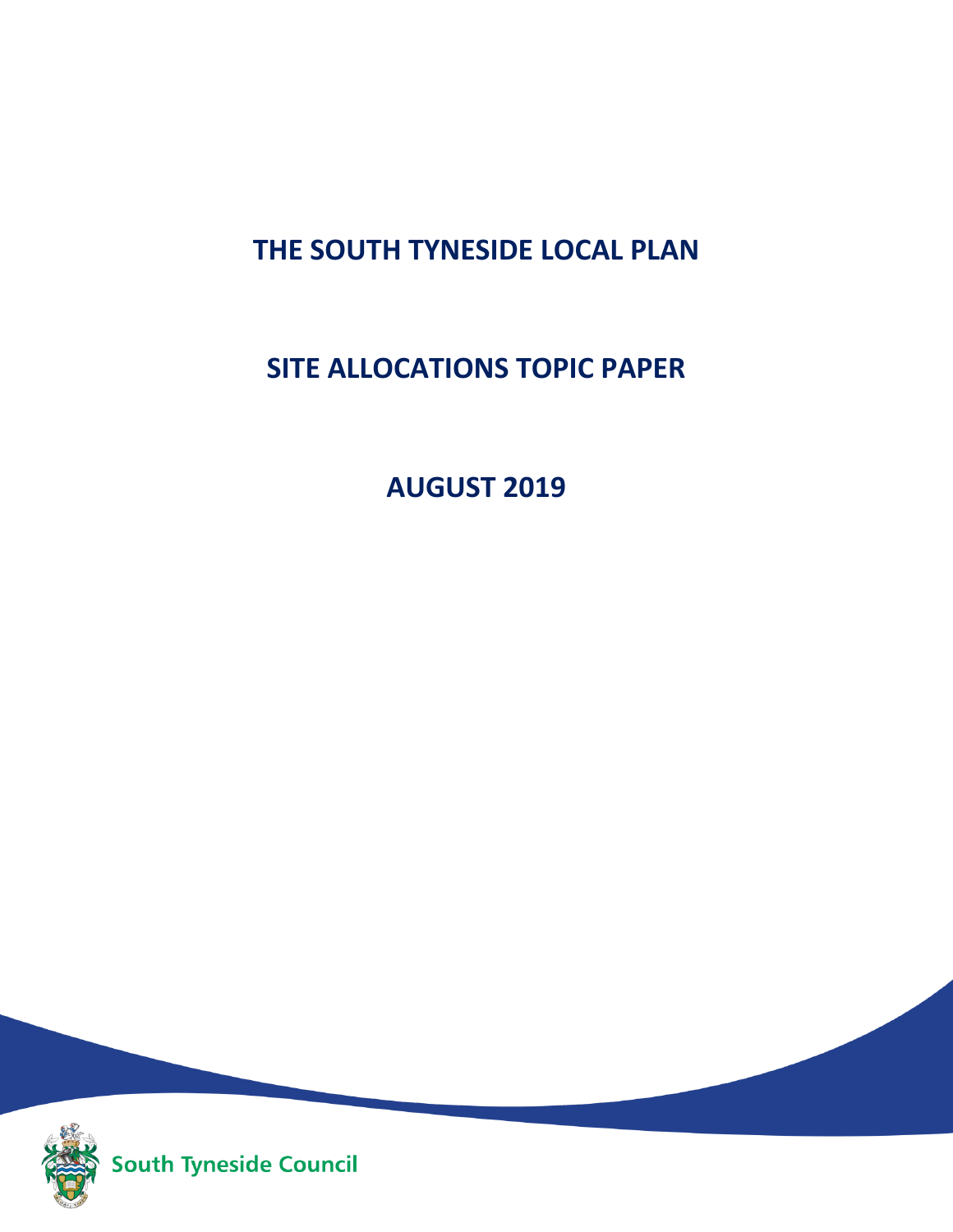## **To find out more about the Local Plan, please contact:**

Spatial Planning Development Services

South Tyneside Council Town Hall and Civic Offices,

Westoe Road South Shields,

NE33 2RL

Telephone: **(0191) 424 7688** 

E-mail: **[local.plan@southtyneside.gov.uk](mailto:local.plan@southtyneside.gov.uk)**

Visit: **www.southtyneside.gov.uk/planning** If you know someone who would like this information in a different format contact the communications team on (0191) 424 7385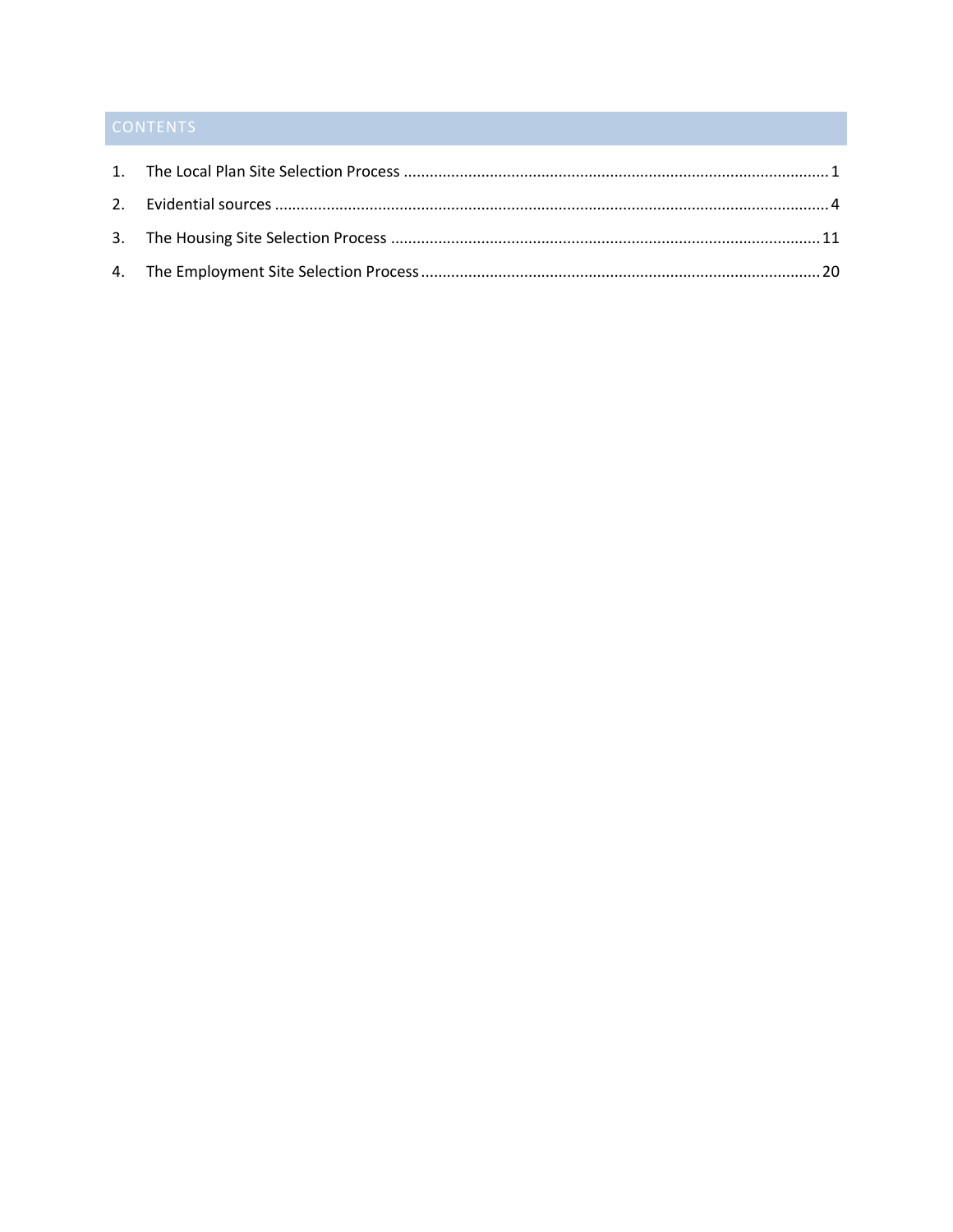# **THE LOCAL PLAN SITE SELECTION PROCESS**

- 1.1 This paper sets out how we have assessed potential housing and employment development site options to ensure that housing and employment sites selected for allocation in the Local Plan will deliver the Spatial Strategy and the Vision and Objectives and are consistent with national policy. The paper provides clarity and transparency both as to the process of how the Local Plan has allocated sites why each Local Plan site has been selected and also as to why reasonable alternatives have not been selected. Proposals have also been informed by the evidence base compiled to date. This is discussed in more detail in Section 2. Appendix 1 details the sites that have been selected for allocation. Appendix 2 details the sites that have been discounted as housing sites.
- 1.2 The site selection process has been led by our Spatial Planning team. However, it is important to note that a range of our teams have contributed to the process. These include the following:
	- The Transport Strategy team; and
	- The Housing Strategy team; and
	- The Highway and Infrastructure team; and
	- The Green Spaces team
	- The Public Health team; and
	- The School Places Planning team; and
	- The Development Management team; and
	- The Environmental Protection team; and
	- The Property Management and Valuation team
- 1.3 For example, considering our initial draft selection of potential housing sites, we held meetings with officers from the Transport, Housing, Green Spaces, Environmental Protection and the Highway and Infrastructure teams to discuss both the suitability of the sites and the potential mitigation for them. By mitigation we are referring to the 'shopping list' of policy requirements that are needed for some sites in order to ensure that the impact of their development will be mitigated. In addition we have also liaised with Highways England, Northumbrian Water, the Environment Agency, Northern Powergrid, the Coal Authority, the NHS South Tyneside Clinical Commissioning Group and Sport England when considering the suitability of and infrastructure requirements for potential development allocations. As documented in our *Duty to Co-operate* paper (2019) we have also liaised with adjoining authorities regarding any cross-boundary issues that may arise.

**NATIONAL PLANNING POLICY CONTEXT**

- 1.4 The National Planning Policy Framework (NPPF) includes the following requirements for releasing land for development:
	- The identification of land for development should be consistent with objective of achieving sustainable development; and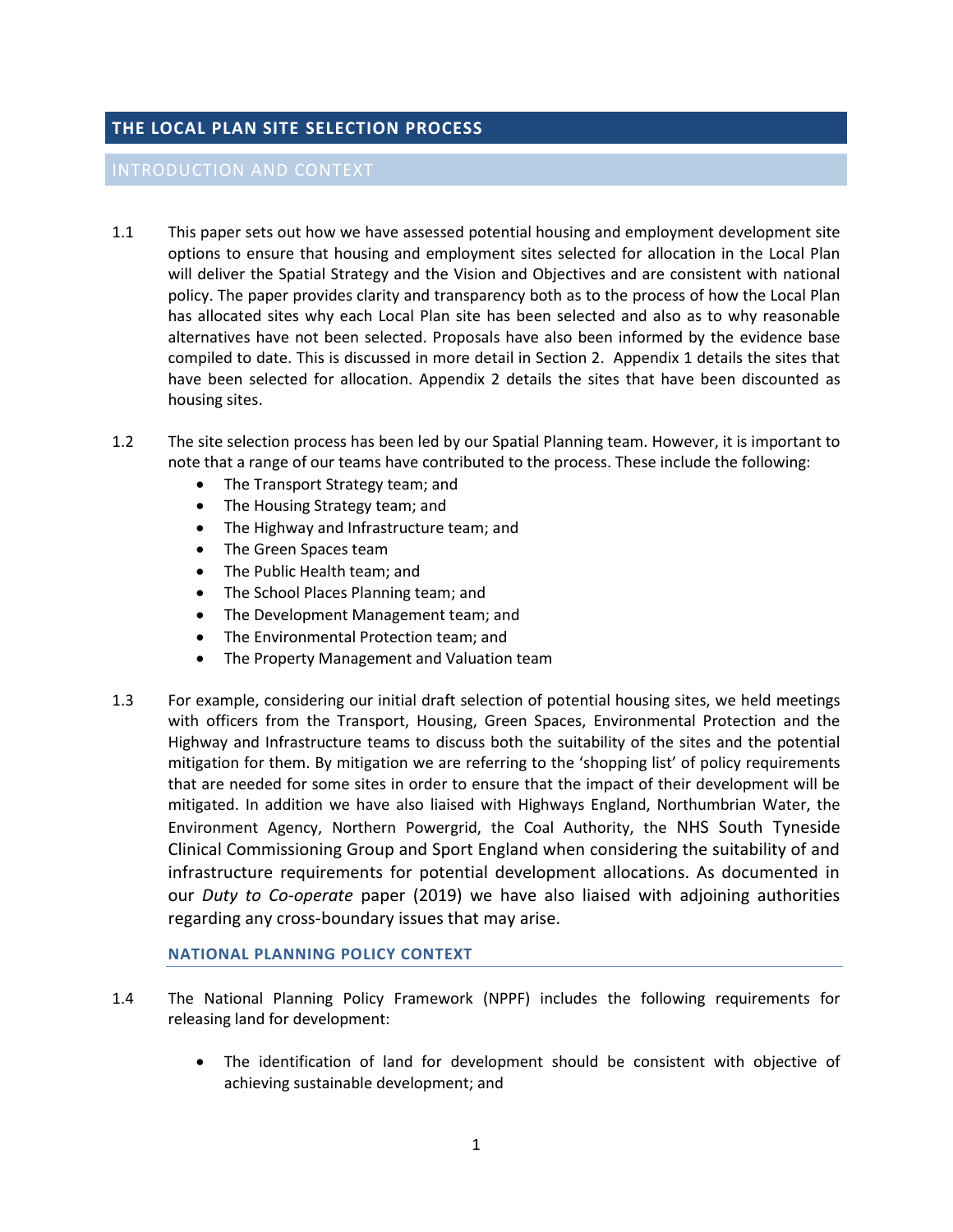- The prioritisation of land that is well served by public transport and where there are opportunities to promote walking and cycling in order to promote healthy lifestyles and to minimise reliance upon the private car; and
- The giving of substantial weight to the value of using suitable brownfield land and promote the development of underutilised land; and
- Allocating land with the least environmental or amenity value; and
- The identification of land to accommodate at least 10% of the housing requirement on land that is less than 1ha.
- 1.5 Plans should be prepared positively, in a way that is aspirational but deliverable. This means that there should be a realistic prospect that development will be delivered on allocated sites over the plan period. The importance of delivery is further emphasised by the following:
	- The need for local planning authorities to achieve a supply of specific deliverable sites sufficient to provide five years' worth of housing against their housing requirement; and
	- The need for local planning authorities to apply the Housing Delivery Test (a measurement of the number of homes delivered in a local authority area against the number of homes required).

# **THE SPATIAL STRATEGY**

- 1.6 Our preferred Spatial Strategy to 2036 (Policy S1) is set out in the emerging Local Plan. The Spatial Strategy has provided a key point of reference in the allocation of sites. Of particular relevance is the strategy of balanced urban growth with the majority of development focused to the Main Urban Area of South Shields, Hebburn and Jarrow (point (a) of the Policy) and securing the sustainability of our Villages, Cleadon, West Boldon, East Boldon and Whitburn by supporting growth which respects the distinctive character of the villages (point (b) of the Policy).
- 1.7 In choosing the preferred option for the Spatial Strategy, the constrained nature of South Tyneside land availability, including the national planning constraint of the Green Belt, has meant that challenging spatial options have had to be considered to enable the Borough to meet its identified needs. From the outset four spatial options were identified to distribute of housing need in the Plan. These are:
	- 1. Urban areas only i.e. a no Green Belt Option
	- 2. Neighbouring authorities taking our need which necessitates no or fewer GB releases.
	- 3. Sustainable Urban Area Growth and Large-scale Green Belt release
	- 4. Sustainable Urban Area Growth and dispersed Green Belt releases.
- 1.8 Sustainable development is central to the NPPF and achieving sustainable patterns of development is one of the fundamental aims of the planning system. The Green Belt is one of the planning tools used to achieve this aim. Local Planning Authorities should review Green Belt boundaries and consider the role of the Green Belt in promoting sustainable patterns of development. There may be instances where protecting the Green Belt may actually contribute to unsustainable patterns of development i.e. channelling development to more unsustainable locations beyond a Green Belt boundary. Therefore, the role of the Green Belt in influencing and sustaining sustainable development patterns should be considered as part of the Plan preparation process.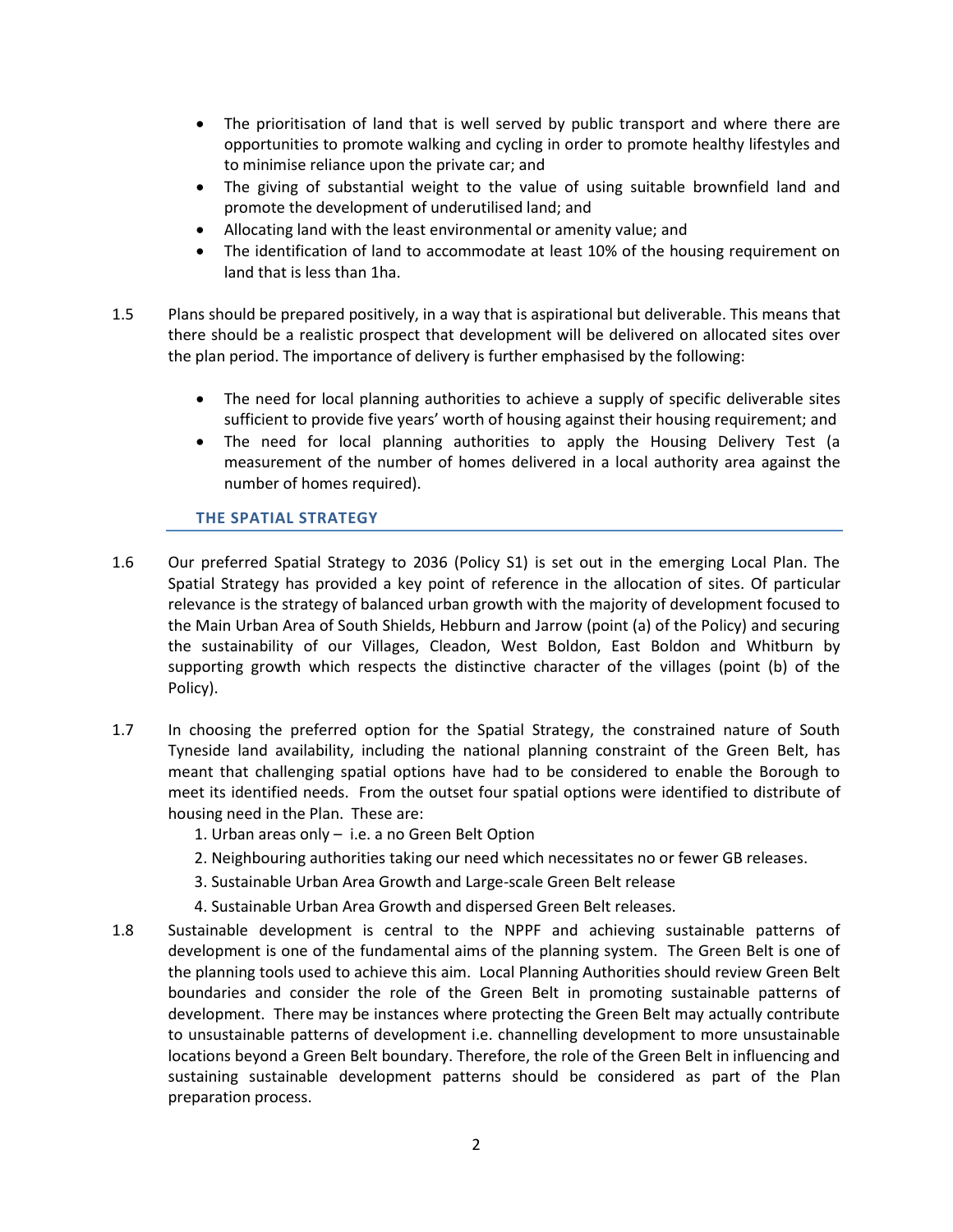- 1.9 The Sustainability Assessment (2019) assessed the reasonable spatial options and has shown that each option could have an impact on sustainability which could require mitigation through the Plan process; the degree of mitigation which would be required would vary depending on each of the spatial options.
- 1.10 Following the assessments of four reasonable options, Option 4 which is Sustainable Urban Area Growth and dispersed Green Belt releases considered to be, on balance, an appropriate option and one that should be taken forward into the South Tyneside draft Local Plan. It is considered that this option would provide a more appropriate option for meeting our housing need for the Borough over the full Plan period and would support the vitality of our existing town and village centre by distributing growth throughout the Borough.
- 1.11 Option 1 ((Urban areas only i.e. a no Green Belt Option) and Option 2 (Sustainable Urban Area Growth and Large-scale Green Belt release) were not considered to be suitable spatial strategies. Option 1 would be unable to deliver our full housing need in the urban area and could lead to future pressure on Green Belt land to deliver our unmet need. The delivery on sites in the urban area could support a number of sustainability objectives, however, the concentration of development would likely result in pressure on existing services and have a negative effect on existing communities. Option 3 would result in the loss of a large area of Green Belt land which could have a significant effect on the character of the area and purposes of the Green Belt, to greater extent than Option 4. Housing delivery would also be reliant on significant upfront infrastructure and mitigation which could result in uncertainties and delays in delivering housing growth the early years of the Plan. The concentration of a significant proportion of housing in one area could also limit the Plans ability to achieve economic benefits throughout Borough.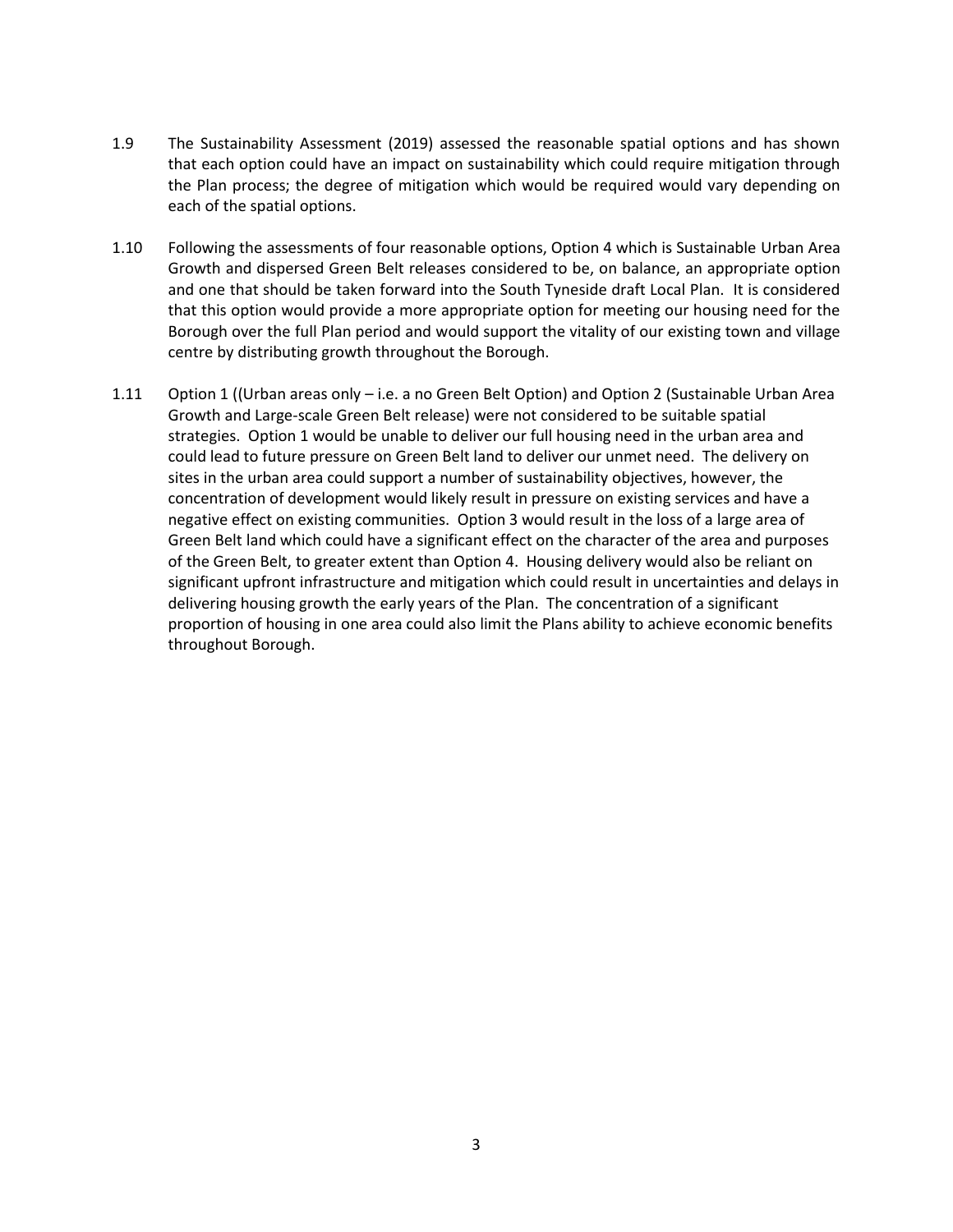# **2. EVIDENTIAL SOURCES**

2.1 A range of evidential sources have informed the site selection process. It is essential that evidence is kept up to date to ensure that it remains robust. As evidence is reviewed this Topic Paper will be updated accordingly. It is important to note that there are a number of inter-dependencies between these evidence sources which means they cannot be read in isolation. There may also be cases where the findings from one conflict with the findings of another. In determining which sites are suitable for development allocation, we have had to make a balanced judgement fully informed by the full range of individual evidential sources and the degree to which any conflicts can be mitigated.

#### *The Strategic Housing Land Availability Assessment (SHLAA) (2019)*

- 2.2 The primary role of the SHLAA is to identify and assess sites that may have the potential to provide for housing in South Tyneside to support the delivery of sufficient land to meet the community's housing needs. The SHLAA does not allocate land for housing, grant planning permission or determine if land should be allocated for housing but is an evidence base that helps inform site allocations in the Local Plan. The SHLAA reflects a 'snapshot' in time. To ensure robustness it will be reviewed annually and changes that have taken place may change the assessment of a site.
- 2.3 The SHLAA report identifies a supply of specific deliverable sites for the first five years of the plan and a supply of specific developable sites for years 6-10 and 11-15 years. The SHLAA identifies all sites in the Borough with potential for future housing development, assessing their suitability, availability and how soon development could reasonably be achieved, as well as making assumptions of how many homes they could yield if they were to be ultimately developed for housing.

#### *The South Tyneside Density Study (2018)*

2.4 The South Tyneside Density Assessment Report looks at current housing densities across the Borough and where higher densities may be achieved in the future.

#### *The Employment Land Review (ELR) (2019)*

- 2.5 The purpose of the ELR is to provide an understanding of:
	- The Borough's current position with respect to employment land supply; and
	- The anticipated future growth trajectory of the Borough's economy and the implications of this with respect to demand for employment land over the period 2020 – 2036.
- 2.6 The ELR includes site specific assessments of sites that are currently available for employment use in the following categories: General Employment Sites, Specialist Employment Sites - Port and Marine Access, Specialist Employment Sites - Advanced Manufacturing and Potential Employment Sites. Included in the assessment of each site is a recommendation for the Council e.g. 'Council to consider allocation for employment' / 'Council to consider allocating for employment as part of Green Belt Review etc. As with the SHLAA, the ELR does not itself allocate sites but forms part of the evidence base. The ELR provides information which assists in understanding the achievability of available employment sites such as their market attractiveness.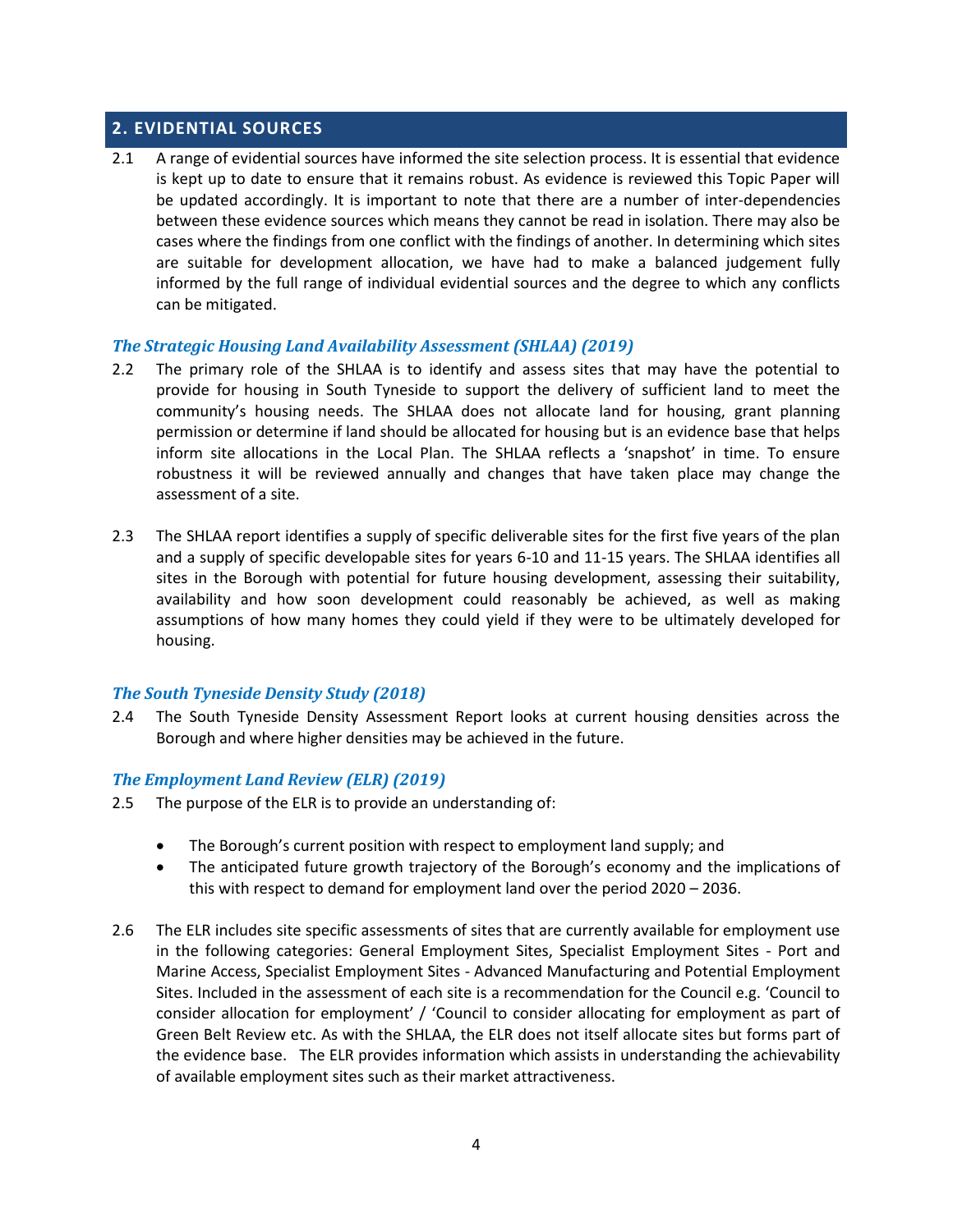## *The Sustainability Appraisal (SA) of Local Plan sites and policies (2019)*

- 2.7 The Sustainability Appraisal (SA) is a process which is undertaken alongside the preparation of the Local Plan. The SA incorporates the requirements of the European Directive 2001/42/EC (the 'Strategic Environmental Assessment Directive') on the assessment of the effects of certain plans and programmes on the environment. It ensures that potential environmental effects are given full consideration alongside social and economic issues. The SA aims to promote sustainable development by assessing all policies and alternatives against a set of Sustainability Objectives; this assessment helps to identify conflicts and can lead to mitigation measures being introduced. The process aims to ensure plans and policies achieve sustainable development. The SA is an iterative process and is repeated throughout the plan preparation process.
- 2.8 All sites in the Strategic Housing Land Availability Assessment (SHLAA) have been subject to a sitespecific SA. This followed on from an SA of sites as part of the Strategic Land Review (SLR) process. The SA for the SLR sites was consulted upon alongside the SLR consultation and ran between May and July 2016. To ensure all options have been considered in the plan preparation process, further SA assessments have been undertaken on all sites including those that have come forward since the SLR consultation in 2016. The process aims to show the sustainability credentials of each site considered as part of the Local Plan process and to highlight any issues which are likely to require mitigation. In addition to being the subject of a site-specific SA which provides a baseline assessment, sites that are proposed to be allocated in the emerging Local Plan have been the subject of a site-specific SA that assesses the site 'as it would be' with the application of the mitigation for development that would be required by the relevant site allocation policy.
- 2.9 The draft Local Plan includes policies which identify sites for housing and economic development; these policies have also been subject to a Sustainability Appraisal and again assessed against the Sustainability Objectives. The Local Plan policies have also been considered alongside 'reasonable alternatives' and a baseline 'no plan' situation. Reasonable alternatives are the realistic options which are considered in developing plan policies, they must be realistic and deliverable and sufficiently distinct from the Local Plan policies. The SA outlines the reasons why the preferred option was selected and why rejected options were not taken forward.
- 2.10 Following consultation on the draft Local Plan, a further SA document will be produced to support the Local Plan which is submitted to the Inspector. At this stage any modifications and amendments to policies which have occurred following consultation will be assessed against the SA objective. The final SA report will be submitted to the Planning Inspector alongside the Local Plan.

#### *The Habitat Regulations Assessment (HRA) (2019)*

2.11 A Habitat Regulation Assessment is required to demonstrate that a plan or project will not have an adverse effect on the integrity of a European Protected Site. The process seeks to identify any potential 'likely significant effects' (LSE) which may impact upon the designated site, either alone or in-combination with other plans and projects. Where it is deemed that adverse impacts cannot be ruled out, the plan or project must not proceed unless exceptional circumstances exist.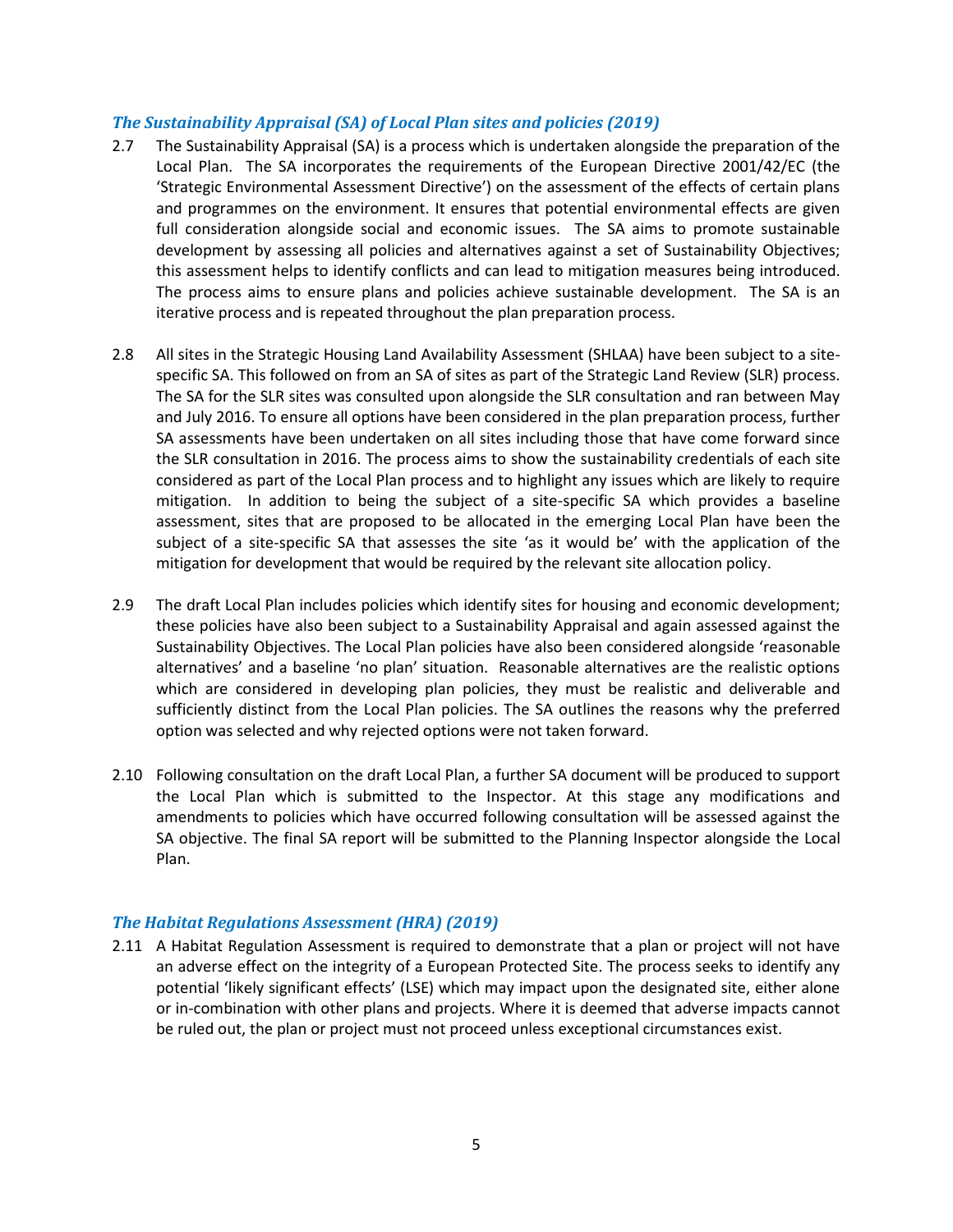- 2.12 The assessment seeks to meet the requirements of the Habitats Directive (1992) and the Wild Birds Directive (2009), which are transposed into British legislation through the Conservation of Habitats and Species Regulations 2017. These referred to as the 'Habitats Regulations.'
- 2.13 South Tyneside's coast has two designated European Sites: Durham Coast Special Area of Conservation (SAC) and Northumbria Coast Special Protection Area (SPA)/Ramsar site. The citation for the site explains that this SAC protects the only example of vegetated sea cliffs on magnesian limestone exposures in the UK and supports a unique mix of vegetation not found elsewhere in the UK. It is highly sensitive to impacts that change the conditions of the site, including nutrient enrichment and direct habitat damage.
- 2.14 The Northumbria Coast is classified as a SPA and listed as a Ramsar site for its wading bird species. It is designated for two species of wintering waterbirds, Turnstone and Purple Sandpiper. The key concern for South Tyneside with respect to bird disturbance relates to wintering Purple Sandpiper and Turnstone. Disturbance is predominantly caused by visitors to the coast undertaking recreational activities (walking, dog walking, fishing etc.). The presence of dogs off the lead is a key issue in generating bird disturbance. There is potential for disturbance to have an impact for these species, and both species are suffering declines around the UK.
- 2.15 A HRA has been undertaken early in the Plan preparation process to identify the potential effects of housing growth, as identified in the Strategic Land Review (SLR). The HRA considered that potential impact of recreational disturbance caused by housing within 6km of the coastal designation. This area is considered to generate the most visitors and dog walkers to the coast. The study concluded that the housing sites identified in the SLR could result in an 8% increase to visitors to the coast; therefore generating a likely significant effect on the European sites.
- 2.16 With regard to the Local Plan, an HRA has been undertaken to ensure that the effects of growth delivered through the plan are identified and appropriately mitigated.

# *The Strategic Green Belt Review (2019)*

- 2.17 Whilst the Green Belt was established to help prevent the spread of urban development within the area, national planning policy requires local authorities to ensure that there is a supply of deliverable housing site to meet housing requirements and that enough land is available to support the needs of businesses. The following three documents comprise the Green Belt Review:
	- The *Stage One Green Belt Review: Exceptional Circumstances*, which establishes whether there is a strategic need to review Green Belt boundaries in the Borough; and
	- The *Stage Two Green Belt Review: Site Assessments*, which reviews how all parcels of Green Belt in the Borough, perform against the 5 purposes of Green Belt.
	- The *Stage Three Green Belt Review: Site Specific Exceptional Circumstances*, which shows how we have assessed 'exceptional circumstances' for sites that require a revision to a Green belt boundary.
- 2.18 The Green Belt review does not itself determine whether or not land should remain or be included in the Green Belt. Rather, it appraises parcels of land against the purposes of the Green Belt. It does not appraise the suitability of sites for development, or take into account other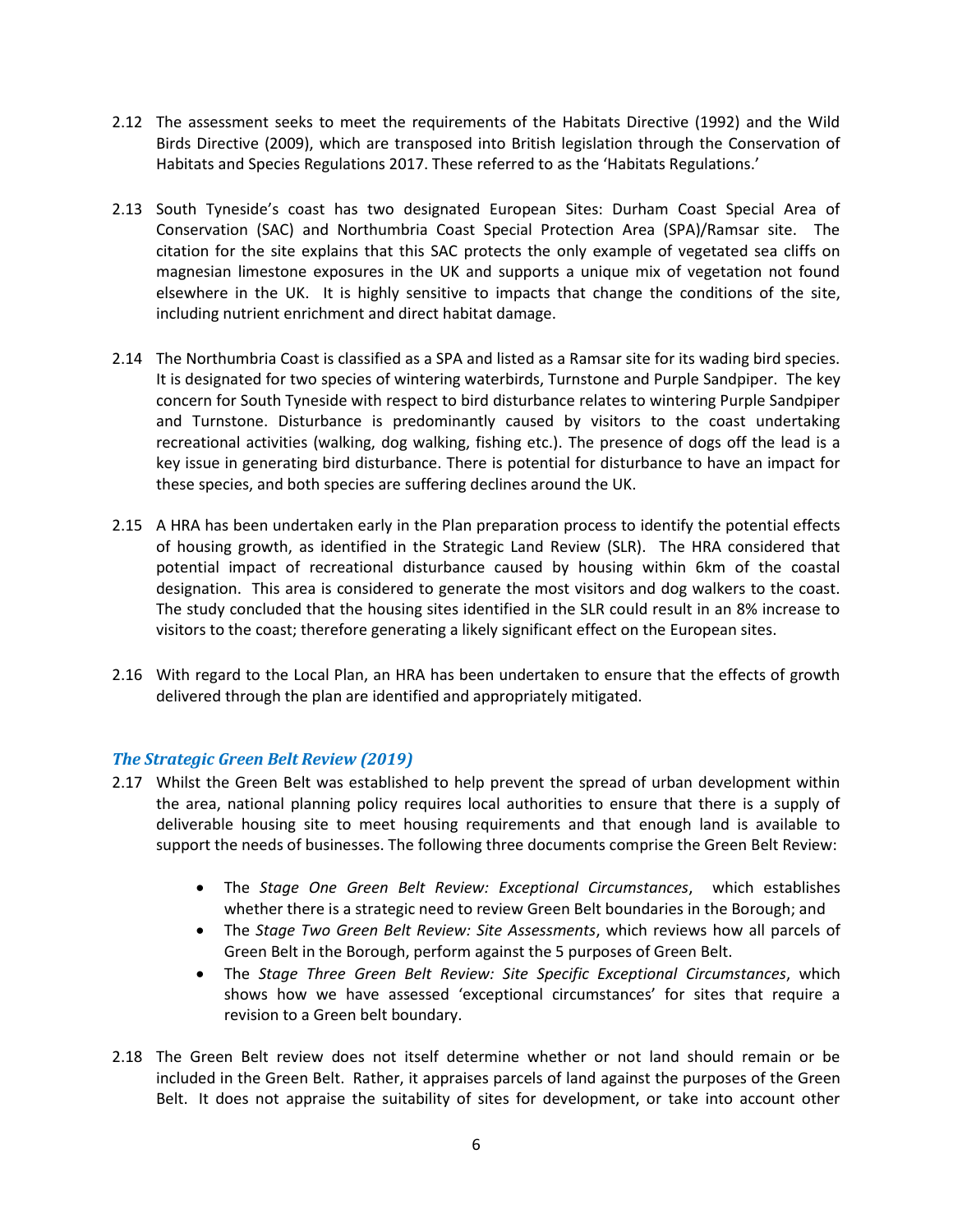potentially physical policy constraints, such as flood risk, ecology, heritage, etc. These issues are dealt with separately through other evidential work that will support the Local Plan. The review is therefore a technical document that is used to aid decisions on where the Green Belt may be amended, if necessary, to accommodate future development requirements.

# *The Landscape Character Study (2012)*

2.19 The Landscape Character Study presents a detailed review of the landscapes of South Tyneside, and the means by which their distinctive characteristics can be maintained and enhanced. The study is intended to provide a greater understanding of the local character and context of the built and natural environment of the Borough. Part I of the study is the landscape character assessment, which describes and classifies the landscape, townscape and seascape of the Borough. It provides a hierarchy of local character areas and land use types. Part II presents guideline for the development and management of these landscapes. Part III deals with the application of planning policy to landscape, with specific references the Green Belt, protection of locally important landscapes and wind power developments. Although the study does not specifically reference the allocation of potential housing sites, it complements the Green Belt Review in aiding understanding of their landscape context.

# *The Strategic Flood Risk Assessment (SFRA) / Flood Risk Sequential Test and Exception Test (2019)*

#### The Level 1 Strategic Flood Risk Assessment Report (2018)

2.20 A Strategic Flood Risk Assessment (SFRA) is a study to assess the risk to an area from flooding from all sources, now and in the future, taking account of the impacts of [climate change,](https://www.gov.uk/guidance/flood-risk-assessments-climate-change-allowances) and to assess the impact that land use changes and development in the area will have on flood risk. The SFRA Level 1 Report provides the baseline technical report for assessing flood risk at a strategic level in South Tyneside and is sufficiently detailed to allow the application of the Sequential Test.

#### The Level 2 Strategic Flood Risk Assessment – Site Screening: Level 2 Report (in progress)

2.21 The Level 1 SFRA shows that land outside flood risk areas cannot accommodate all the necessary development. A Level 2 SFRA Site Screening Report is being undertaken to assess the sites within flood risk areas, which the authority is considering allocating, in greater detail.

#### The Flood Risk Sequential Test (in progress)

2.22 The NPPF states that inappropriate development in areas at risk from flooding should be avoided by directing development away from areas at highest risk. A sequential, risk-based approach to the location of development should be applied in the preparation of Local Plans (NPPF paragraph 157). The aim is to minimise the risk from flooding. Development should not be allocated if there are reasonably available sites appropriate for the proposed allocation in areas with a lower probability of flooding (NPPF paragraph 158).

#### The Flood Risk Exception Test

2.23 The Exception Test is applicable if, following application of the Sequential Test; it is not possible, consistent with wider sustainability objectives, for the development to be located in zones with a lower probability of flooding. For the Exception Test to be passed: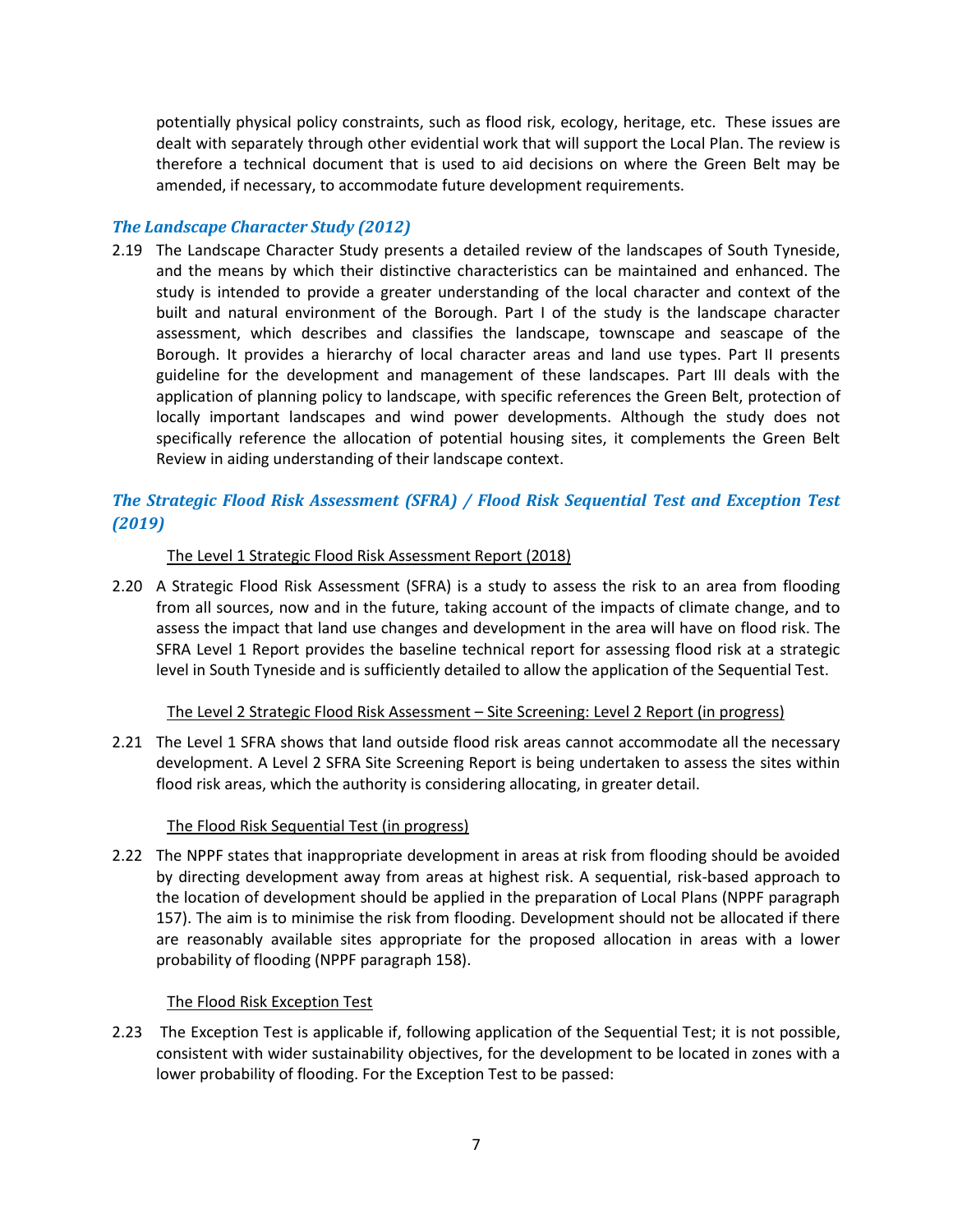- It must be demonstrated that the development provides wider sustainability benefits to the community that outweigh flood risk, informed by a Strategic Flood Risk Assessment where one has been prepared (the first part of the Test); and
- A site-specific flood risk assessment must demonstrate that the development will be safe for its lifetime taking account of the vulnerability of its users, without increasing flood risk elsewhere, and, where possible, will reduce flood risk overall (the second part of the Test.
- 2.24 Both elements of the test will have to be passed for development to be allocated or permitted. The Sequential Test will determine whether or not the Exception Test is required.

## *The Infrastructure Delivery Plan (IDP) (2019)*

- 2.25 The fundamental purpose of the IDP is to assess what current infrastructure there is in the Borough, what is being planned with committed investment and what will be needed in the future to accommodate the growth requirements proposed through the emerging Local Plan. The emerging Local Plan sets out the policies and allocations to meet the Borough's development needs over the period 2021 to 2036. The IDP identifies the infrastructure required to support the delivery of the Local Plan policies and site allocations. The process of producing the IDP is a highly iterative process and will continue to be monitored and updated as the emerging Local Plan progresses.
- 2.26 As such it is informed by a wide range of evidence including contributions from our Public Health, Transport Strategy, Environmental Protection and Greenspaces teams as well as external stakeholders such as the South Tyneside NHS Clinical Commissioning Group and Northumbrian Water.

#### *Highway Modelling*

2.27 The information provided for the IDP in the context of travel infrastructure has been informed by three highway modelling exercises undertaken respectively by a partnering local authority, transport planning consultants and Highways England to gain an understanding of the impact of the development of potential housing sites on the highway network. The Council, as part of the development of the Local Plan, has created a local transport model in partnership with external consultants (Systra). Systra have undertaken a comprehensive traffic modelling exercise to model the impacts of all of the draft residential and employment allocations. This exercise assisted in identifying 'traffic hotspots' where mitigation will be needed and also assisted in informing the phasing of housing delivery. Further to this, Highways England has their own strategic highways model to identify the capacity of the strategic road network and how the network could be impacted by development and associated congestion as a result of emerging Plans in the subregion including the South Tyneside emerging Local Plan. The highway modelling is an ongoing and iterative exercise which will continue to inform the development of the emerging Local Plan.

#### *Whole Plan Viability Assessment (in progress)*

#### Development Viability – Policies

2.28 External consultants have been instructed by South Tyneside Council to provide evidence regarding the impact on development viability of the policies in the emerging Local Plan over the Local Plan period (2021 to 2036), and to undertake a viability assessment into the potential introduction of a Community Infrastructure Levy (CIL). The work provides an update and builds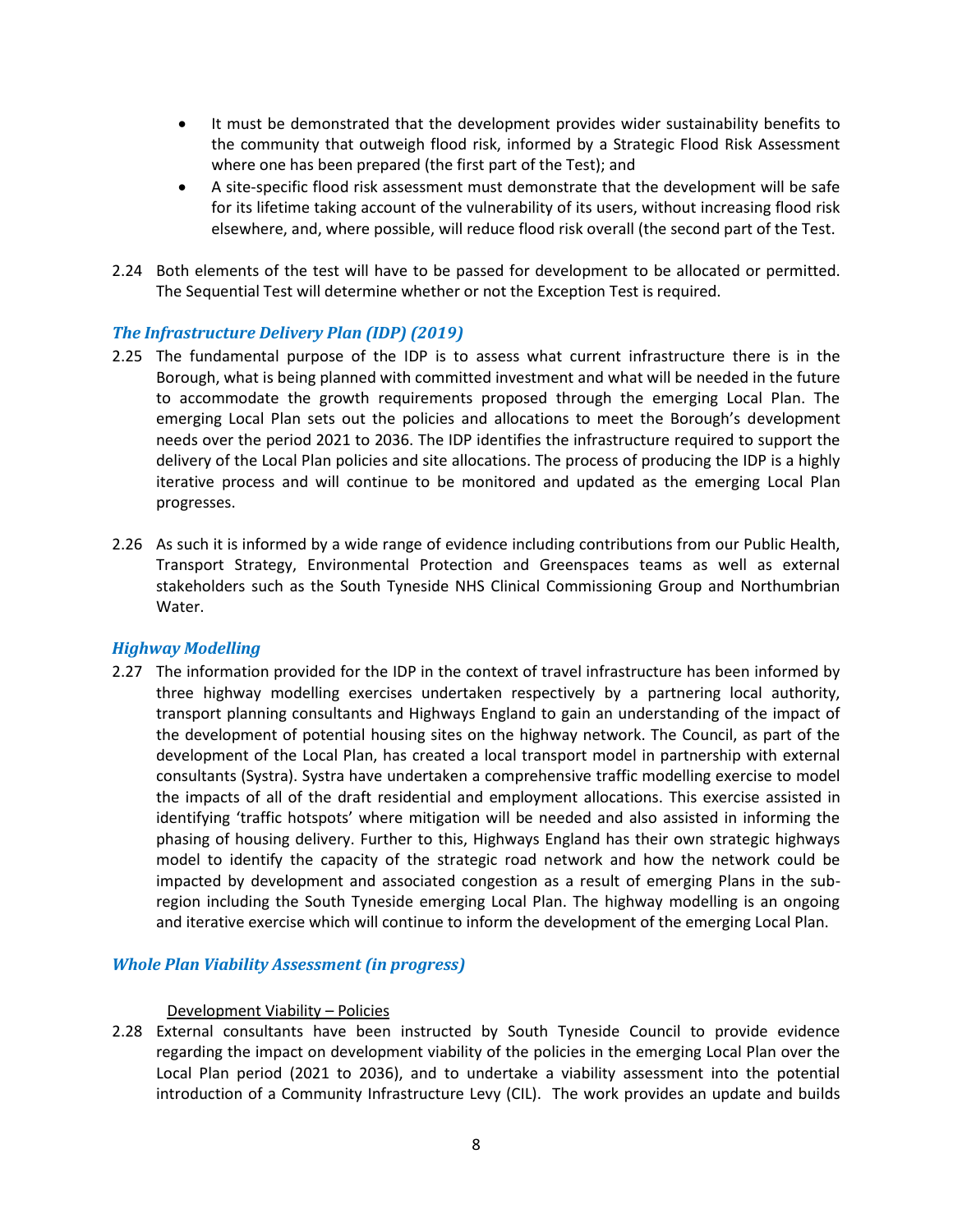upon the work undertaken by DTZ in 2014 through the CIL Viability Assessment. The purpose of viability testing is to ensure that the policies and site allocations in the Local Plan are viable and therefore deliverable.

2.29 It is important that that this work is informed by the development industry. A workshop was held on 1st May 2019 with developers, landowners and agents active in the Borough and participants were then sent viability questionnaires, to elicit their views on development viability in the Borough.

#### Development Viability - Sites

2.30 In addition to assessing development viability in the context of polices, the consultants are also assessing viability in the context of the strategic housing site allocations. To inform this exercise a total of 9 strategic housing sites (defined as sites of 100 dwellings or more) were selected from across the Borough as providing a representative cross-sample. Site promoters were then sent development viability appraisal pro-formas and invited to complete them by the 13th September 2019. The responses will be reviewed by the consultants.

#### **Summary**

2.31 The viability work is ongoing, iterative and will continue through the emerging Local Plan process. We look forward to continuing our positive dialogue with the development industry to ensure that policies and site allocations take viability into account.

#### *The Strategic Heritage Impact Assessment Study (2019)*

- 2.32 The Strategic Heritage Impact Assessment Study seeks to provide robust and defensible evidence of the potential risk of development of the proposed site allocations in the emerging Local Plan to the significance of heritage assets and their settings. In addition to identifying the potential risks of development, and whether or not development can be justified, the study seeks to provide guidance on the opportunities and strategies for mitigating any impacts and to consider opportunities for positive enhancement or for an asset to be better revealed. It also makes suggestions about further work required and future monitoring.
- 2.33 It is intended to provide a proportionate understanding of the significance and sensitivity to change of heritage assets both within sites and those that would be affected by changes to their settings as a consequence of development. The findings of this study will provide further safeguards for the historic environment both in terms of Local Plan policies and supporting text for site allocations where potential significant effects on the historic environment have been identified.

#### *The Strategic Land Review (SLR) (2018)*

2.34 In order to have a comprehensive overview of all potential development sites in the Borough a Strategic Land Review was undertaken. All potential development sites were appraised for both residential and B-class economic development. Sites within the Green Belt were assessed in the context of their potential impact on Green Belt separation The appraisals of all sites covered landscape and townscape, biodiversity, green infrastructure, historic environment and culture, flooding, infrastructure and services, ground conditions and contamination.. Each of these categories was assessed using a red-green-amber framework - red (High Impact - significant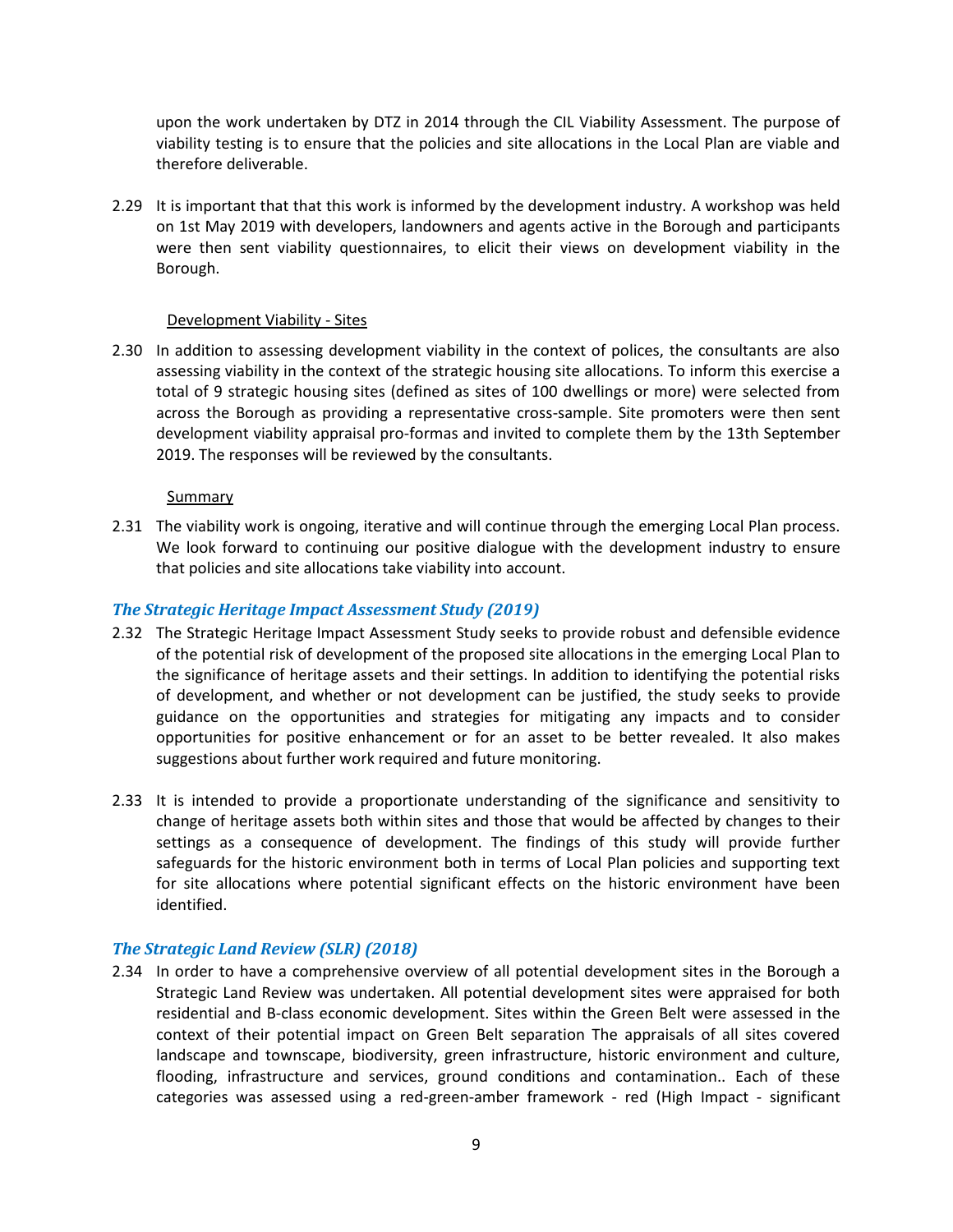mitigation required), amber (Medium Impact - mitigation required), green (Zero/Low Impact - no or minimal mitigation required) and a site appraisal conclusion was made for each site - red (site is not suitable for development), amber (site is potentially suitable for development) and green (site is suitable for development).

2.35 The SLR was consulted was on between May and July 2016 and all comments were taken into consideration. The Final SLR was published in 2018. The SLR proved a valuable appraisal tool for providing an initial indicative overview of all sites in both a housing and economic development potential context and for providing an opportunity for developers, consultants, landowners and the wider community to comment on the site appraisal process. The SLR has, in part, been updated by the Strategic Housing Land Availability Assessment and the Employment Land Review.

# *Playing Pitch Strategy (2015 & 2019)*

- 2.36 The Council undertook a Playing Pitch Strategy (2015) followed by an update in 2019. The Playing Pitch Strategy provides a robust and up-to-date evidence base to support new planning policies. The strategy includes:
	- An overview of current and anticipated sport participation and playing pitch provision in South Tyneside.
	- An up to date understanding of the demand for playing pitches and playing pitch sports (Football, Rugby Union, Cricket and Hockey);
	- Outline current and future demand for playing pitches and sports up to 2036 and identifies deficiencies or surpluses in provision and options for addressing these.
	- Provides strategic recommendations relating to the management of sites and potential enhancement of existing sites.
- 2.37 The Playing Pitch Strategy has identified a shortfall playing pitch provision, now and in the future. It therefore recommends that playing fields in the Borough should not be deemed as surplus because of these shortfalls and should be protected via the Local Plan. Any playing field land identified for housing development would need to be compensated on a like for like basis.

# *Open Space Study (2015 & 2019)*

- 2.38 The Council undertook an Open Space Study in 2015 which was further updated in 2019. The Open Space Study details what provision exists in the area, its condition, distribution and overall quality. It considers the future demand for provision based upon population distribution, planned growth and consultation findings. The study addresses the following open space typologies:
	- Amenity greenspace
	- Parks and gardens
	- Natural and Semi-natural greenspace
	- Children's Play facilities
	- Allotments
	- **Cemeteries**
	- Civic Spaces
- 2.39 Individual sites have been assessed and awarded a rating based on their quality and value; most assessed sites in South Tyneside rate above the quality threshold and are of high quality. The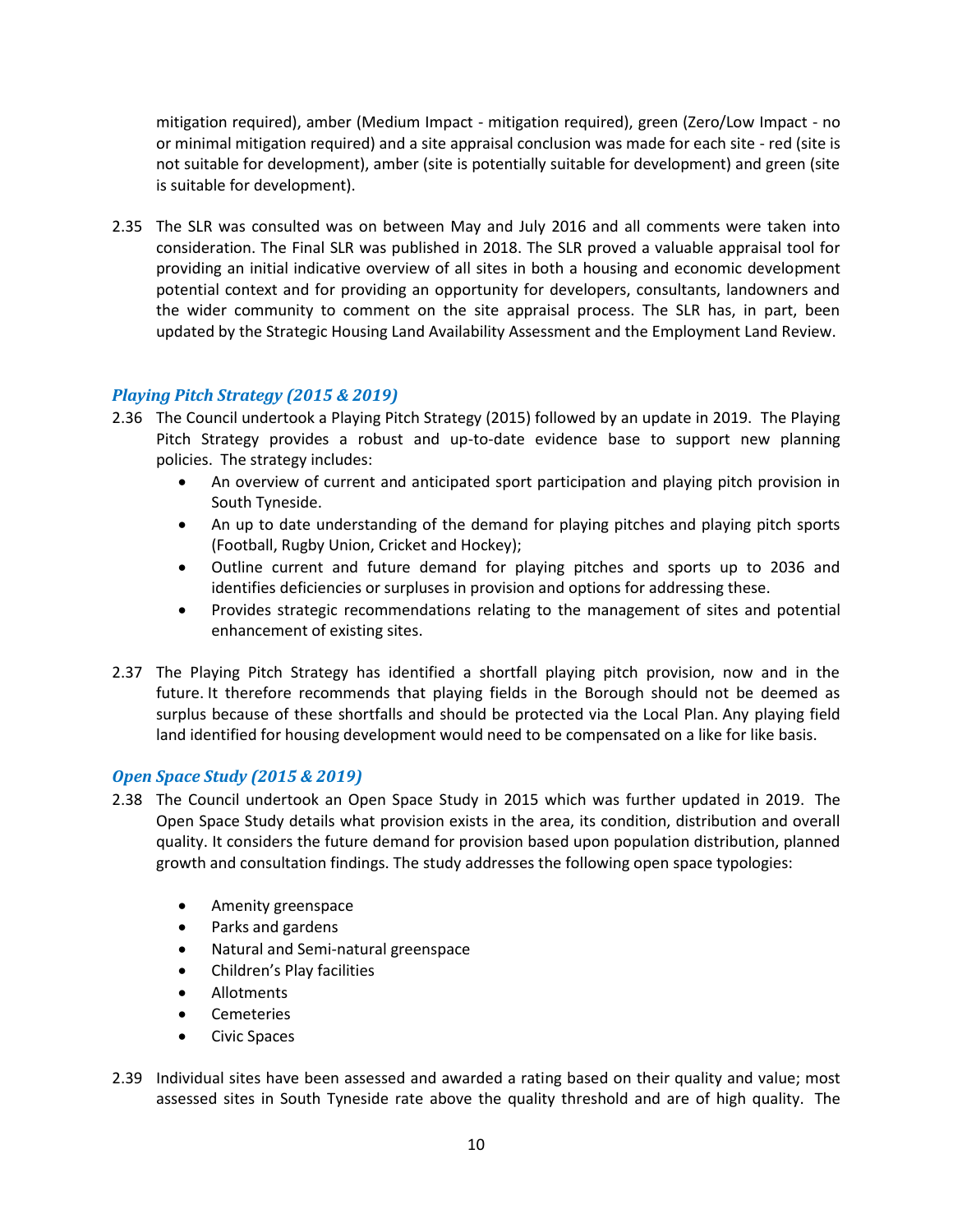Open Space Study helps to identify standards (ha per 1,000 population) for each open space typology and for the Borough. It also includes accessibility mapping which seeks to identify open space deficiencies and gaps in open space provision though out the Borough.

# **3. THE HOUSING SITE SELECTION PROCESS**

3.1 The site selection process has followed a number of processes which have effectively filtered sites down.

## **STEP 1 - DETERMINING THE REQUIREMENT FOR NEW HOMES**

- 3.2 In order to determine the minimum number of homes needed to deliver a sufficient supply of homes, the NPPF states that strategic policies should be informed by a local housing need assessment, using the 'standard method' set out within the in National Planning Guidance. The standard method uses a formula to identify the minimum number of homes expected to be planned for, in a way which addresses projected household growth and any historic undersupply. The standard method follows a three-step process to identify a minimum annual housing need figure. Using this approach, we have determined that the minimum annual housing need figure is 350 dwellings per annum. The three-step process to derive this annual housing requirement is as follows:
	- Step 1 Setting the baseline using the national household growth projections: The household growth projections (2014-based household projections) for South Tyneside over the period 2019 to 2029 are 315 new households per annum.
	- Step 2 An adjustment to take account of affordability: Adjusting the average annual household growth figure based on median workplace affordability ratios (released March 2019). This refines the minimum annual housing need figure to 350 dwellings per annum.
	- Step 3 Capping the level of any increase: A cap may be applied which limits the increase in the minimum annual housing need figure if the figure is 40% above the figure set out in the most recent strategic documents or the household projections (whichever is the highest). The figure of 350 dwellings per annum is not 40% above either of these figures so the cap is not relevant.
- 3.3 For housing purposes, the period covered by this Plan is 1st April 2016 to 31st March 2036 against which, the 350 dwellings per annum figure is applied. This produces an overall minimum housing requirement of 7000 new homes. The household projections that inform the housing baseline (see Step 1 above) are the 2014-based household projections. We have used a base date of April 2016 for housing completions and commitments (planning permissions) in order to determine whether we have over or under provision at this point in time. The figure of 7,000 homes is the overall housing requirement i.e. it is not the same as the requirement for the number of new homes that needs to be provided through Local Plan allocations. In order to arrive at this figure we have netted off the following from the figure of 7,000 homes: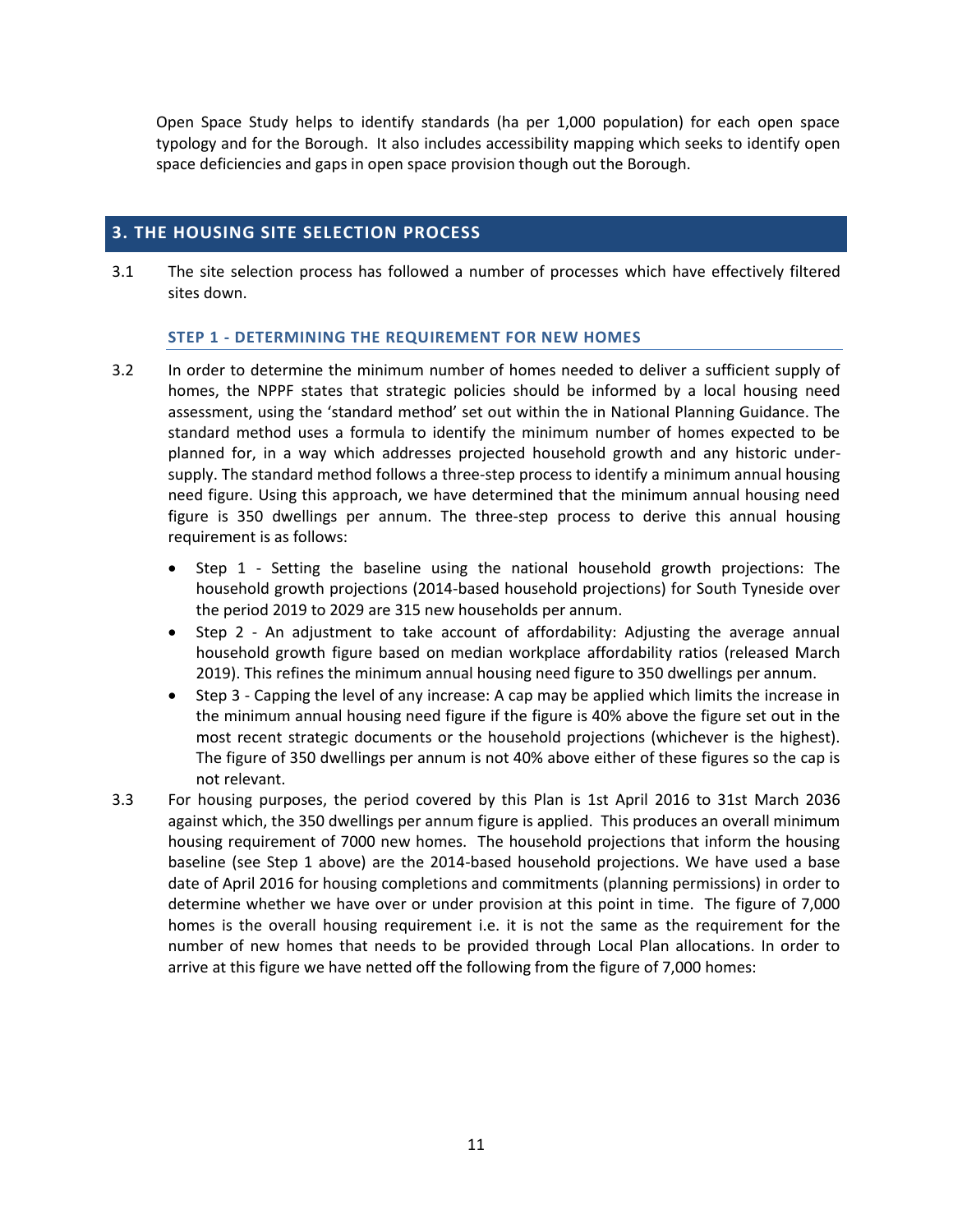| Housing completions (net) over the period 1st April 2016 to 31st March 2019 |  |  | 1,102      |  |  |                                                                                                                                                                                                                                  |  |  |
|-----------------------------------------------------------------------------|--|--|------------|--|--|----------------------------------------------------------------------------------------------------------------------------------------------------------------------------------------------------------------------------------|--|--|
|                                                                             |  |  | $\sqrt{1}$ |  |  | $\mathbf{r}$ , and the set of the set of the set of the set of the set of the set of the set of the set of the set of the set of the set of the set of the set of the set of the set of the set of the set of the set of the set |  |  |

Housing commitments (gross) (the number of homes yet to be built but with planning permission) at 1st April 2019 904

Small scale windfalls (an allowance based on past delivery for homes coming forward on small sites that are not allocated in the Local Plan) 287

This produces a figure of 4,707 homes. We have then added the following to this figure.

| A 10% lapse rate (an allowance for non-delivery of some planning permissions) for commitments                               | l 91 |
|-----------------------------------------------------------------------------------------------------------------------------|------|
| Projected demolitions / losses (this is because the housing requirement is a 'net' requirement i.e.   138<br>net of losses) |      |

3.4 This produces a figure of **4,936 homes**. This is the number of homes that is the Borough's 'residual' target i.e. the number that need to be provided in order to arrive at a figure of 7,000 homes over the plan period. In order to ensure the effective operation of Policy IM1 which seeks to monitor the supply and delivery of new homes and sets out contingency measures in the event of housing delivery falling below the relevant targets, it is robust to add in additional housing capacity from Local Plan allocations. For this reason we have proposed to allocate sites sufficient to deliver 5,425 homes. This equates to a flexibility buffer of 10% of the residual target. It is important to be clear that the purpose of the flexibility buffer is to ensure that the residual housing target of 4,936 homes is met i.e. it is not itself an addition to the housing requirement. We have added the flexibility buffer because it is established good practice to build an element of flexibility into the supply.

#### **STEP 2 – ENSURING A COMPREHENSIVE BASELINE OF POTENTIAL HOUSING SITES**

- 3.5 The updated SHLAA (2019) has superseded the SLR in the housing site selection process. A number of other important evidential sources have inter-acted with, and informed the SHLAA, but it has provided the crucial baseline evidence, both site-specific and in relation to strategic housing numbers. An important difference between the SHLAA and the SLR is that the SHLAA does not use the 'traffic light' categorisation of sites used in the SLR. The SHLAA might assess a SLR 'red' site as deliverable and/or developable if identified constraints could be adequately mitigated.
- 3.6 All sites in the Borough that are considered to have potential for residential development, or which have been submitted externally are included in the SHLAA. A call out for sites was undertaken via e-mail, letter and the Council's webpage between 23rd March 2019 and 12th April 2019 inviting the submission of sites. In addition desktop survey work was undertaken. The 2019 SHLAA has been published on our website and includes full details of the methodology used. It provides a more up to date position on land supply and has been updated against more recent evidence such as the SFRA and the Green Belt Review.

#### **STEP 3 – SIEVING OUT SITES WITHOUT HOUSING POTENTIAL**

3.7 Sites were only sieved out if they were significantly covered by one or more Category 1 constraints. The designations that qualify as Category 1 constraints e.g. Sites of Special Scientific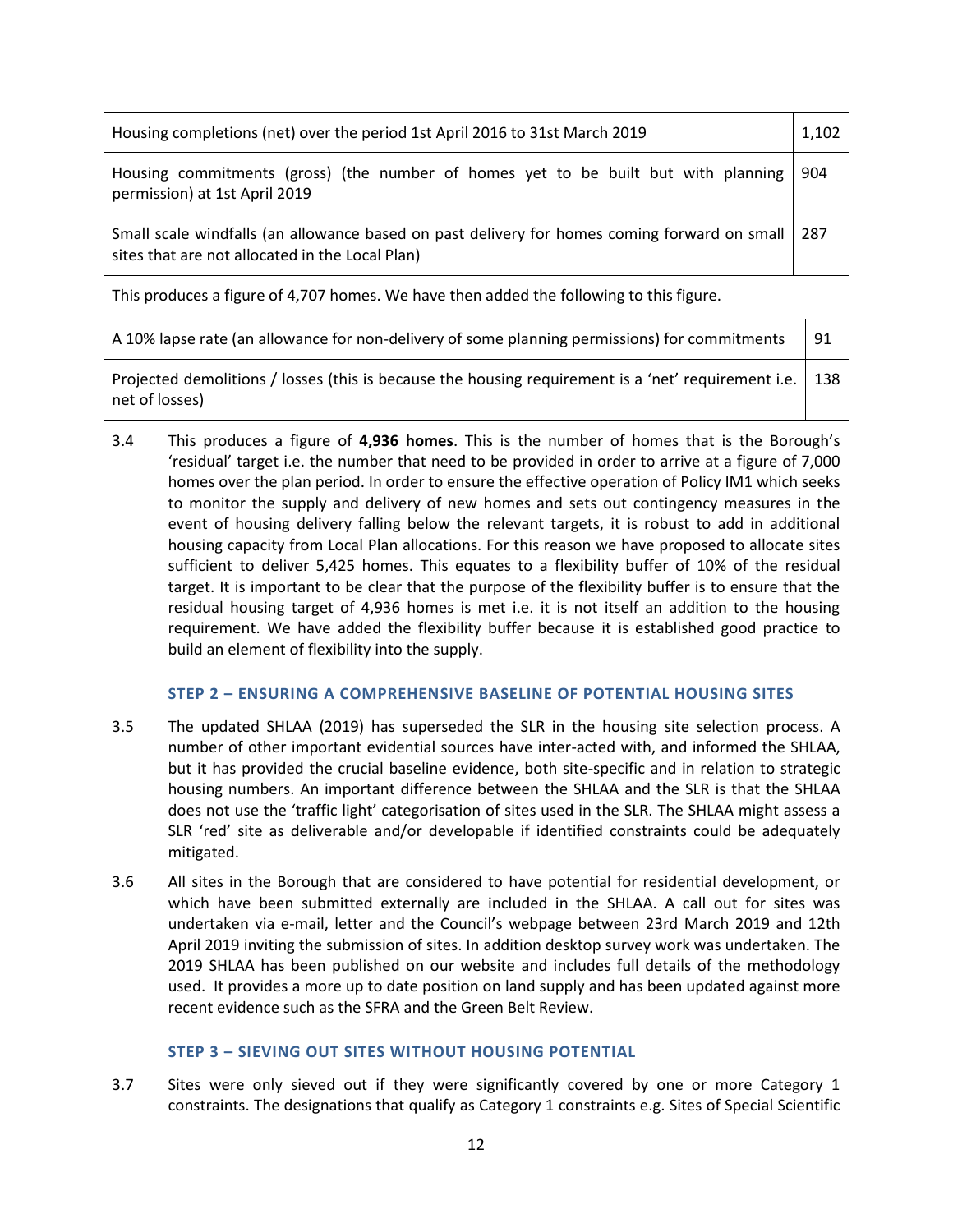Interest are identified in the Regional SHLAA Implementation Guide (March 2008). A number of sites were sieved out of the assessment (although still mapped and recorded in the SHLAA database). Examples include:

| Site                                       | <b>Reason for removal</b>            |
|--------------------------------------------|--------------------------------------|
| Land at Newton Garths                      | Sites of Special Scientific Interest |
| Land east of Natley Avenue   Flood Zone 3b |                                      |

## **STEP 4 – ASSESSING THE SUITABILITY, AVAILABILITY AND ACHIEVABILITY OF SITES**

- 3.8 Further to the site survey process sites were assessed for their suitability, availability and achievability for housing development. In accordance with PPG, sites can be assessed against the existing development plan, national policy, emerging policy and the market and industry requirements for housing in the market area to determine a sites development potential.
- 3.9 The assessment of suitability, availability and achievability can be viewed as a step in the site selection process. However, this is not a clearly delineated stage as it has been an on-going and iterative process with the assessment of sites being updated as different evidence sources have become available. The following text under the headings suitability, availability and achievability provides an overview of how this process, which is ongoing, has been undertaken and resulted in the final draft of housing allocations.

#### **SUITABILITY**

3.10 The starting point for the assessment of 'suitability' was to take into account Category 2 designations. Category 2 designations are defined in the Regional SHLAA Implementation Guide. Examples include Allotments, Designated Open Space and Listed Buildings. A Category 2 designation may constrain the potential of a site for development but it does not necessarily result in a site having no residential development potential. An assessment has to be made on a site-by-site basis. Examples of sites assessed as unsuitable because of a Category 2 designation include:

| <b>Site</b>       | Reason assessed as unsuitable                          |
|-------------------|--------------------------------------------------------|
| The Greyhound Inn | Known Archaeological Remains                           |
|                   | Temple Memorial Park   Includes 2 Local Wildlife Sites |

- 3.11 The assessment of 'suitability' has also taken into the following factors into account:
	- physical limitations or problems such as access, infrastructure, ground conditions, flood risk,
	- hazardous risks, pollution or contamination;
	- potential impacts including the effect upon landscapes including landscape features, nature and heritage conservation;
	- appropriateness and likely market attractiveness for the type of development proposed; and
	- the contribution to regeneration priority areas.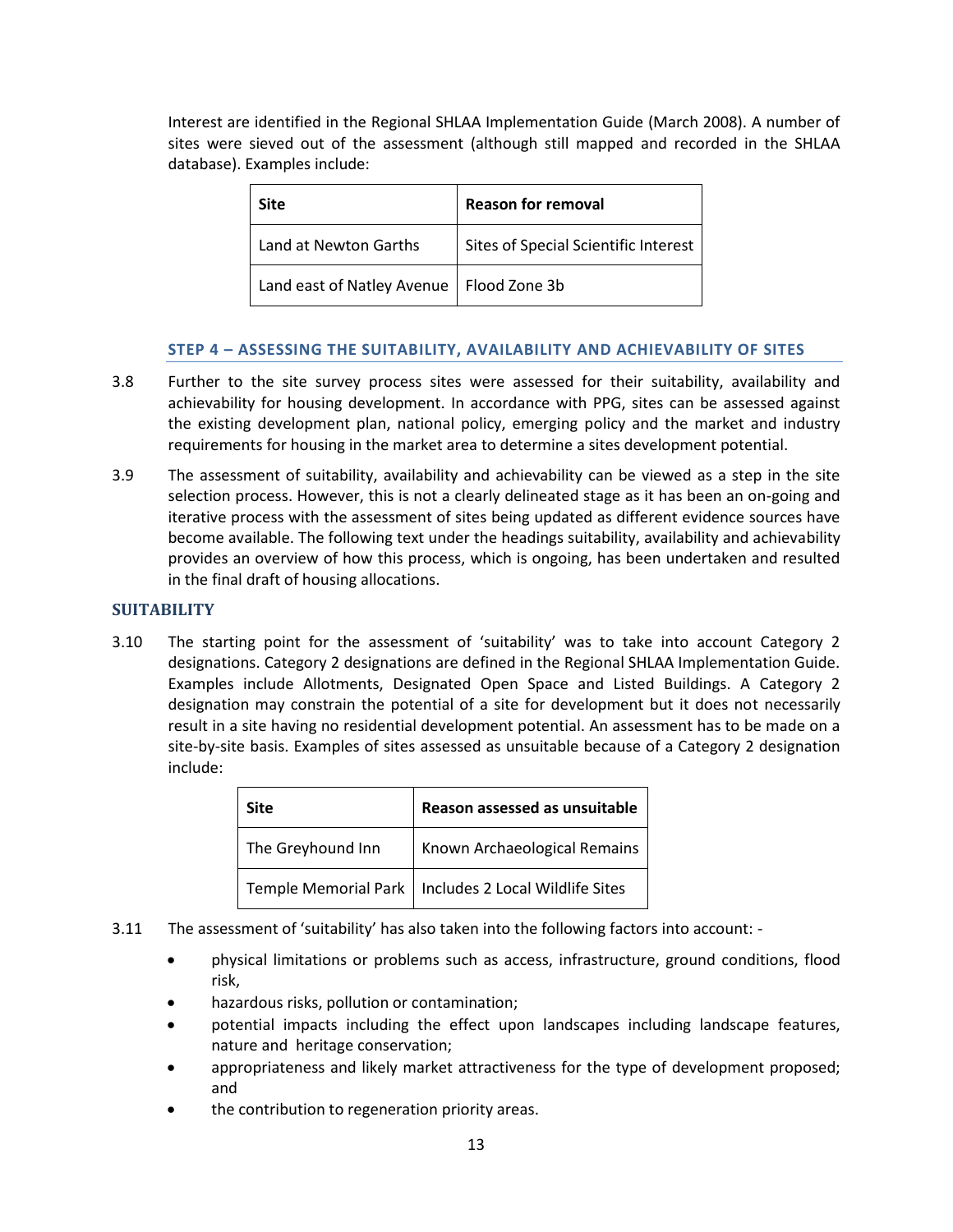## *Suitability - The Council's Priorities*

3.12 The Council's priorities include seeking to re-invigorate the link between our communities and the river corridor by promoting the riverside as a high quality location for development opportunities and developing an open space strategy which balances facilitating development opportunities with the preservation and enhancement of opportunities for the Borough's residents to access open space. The assessment of site suitability has, where appropriate, taken into account these priorities.

#### *Suitability – the environmental conditions that would be experienced by residents*

3.13 Some sites are locations where residential development would be incongruous with the neighbouring land uses. This is particularly relevant in the case of locations within industrial or business park areas. Industrial areas are generally associated with activities which have the potential to impact negatively on residential amenity and which in our opinion could not be mitigated e.g. heavy industry processes and operations. For this reason a number of sites were not considered further. Examples of sites sieved out because of their incompatibility with residential amenity include:

| Site                                     | Reason assessed as unsuitable       |
|------------------------------------------|-------------------------------------|
| Land at Elswick Way Industrial Estate    | In industrial estate, not desirable |
| Land at Prince Consort Industrial Estate | In industrial estate, not desirable |

#### *Suitability – Potential impacts on landscapes*

3.14 Some sites are in locations where residential development would have an unacceptable adverse impact on the landscape. An example of a site sieved out for this reason is as follows:

| <b>Site</b>                              | Reason assessed as unsuitable                                                                                                |
|------------------------------------------|------------------------------------------------------------------------------------------------------------------------------|
| Land between South Eldon Street and A194 | Residential development would need to be<br>screened from the A194 which would lead to the<br>loss of a lot of mature trees. |

# *Suitability - Open Space / Playing Pitches*

3.15 The assessment of opens space is an important component of appraising suitability. A number of potential housing sources are designated as open space, with the majority continuing to be identified as such through the emerging Local Plan. In some instances, sites with open space designations have been assessed as suitable for housing in the SHLAA. However, this conclusion has only been arrived at when supported by evidence from the 2015 Open Space Study and/or the 2019 update of that study that the loss of the open space would not result in any deficit of open space in the locality. Examples of open space sites sieved out due to the 'high value' attached to the land and whether or not there is a surplus of that open space typology include: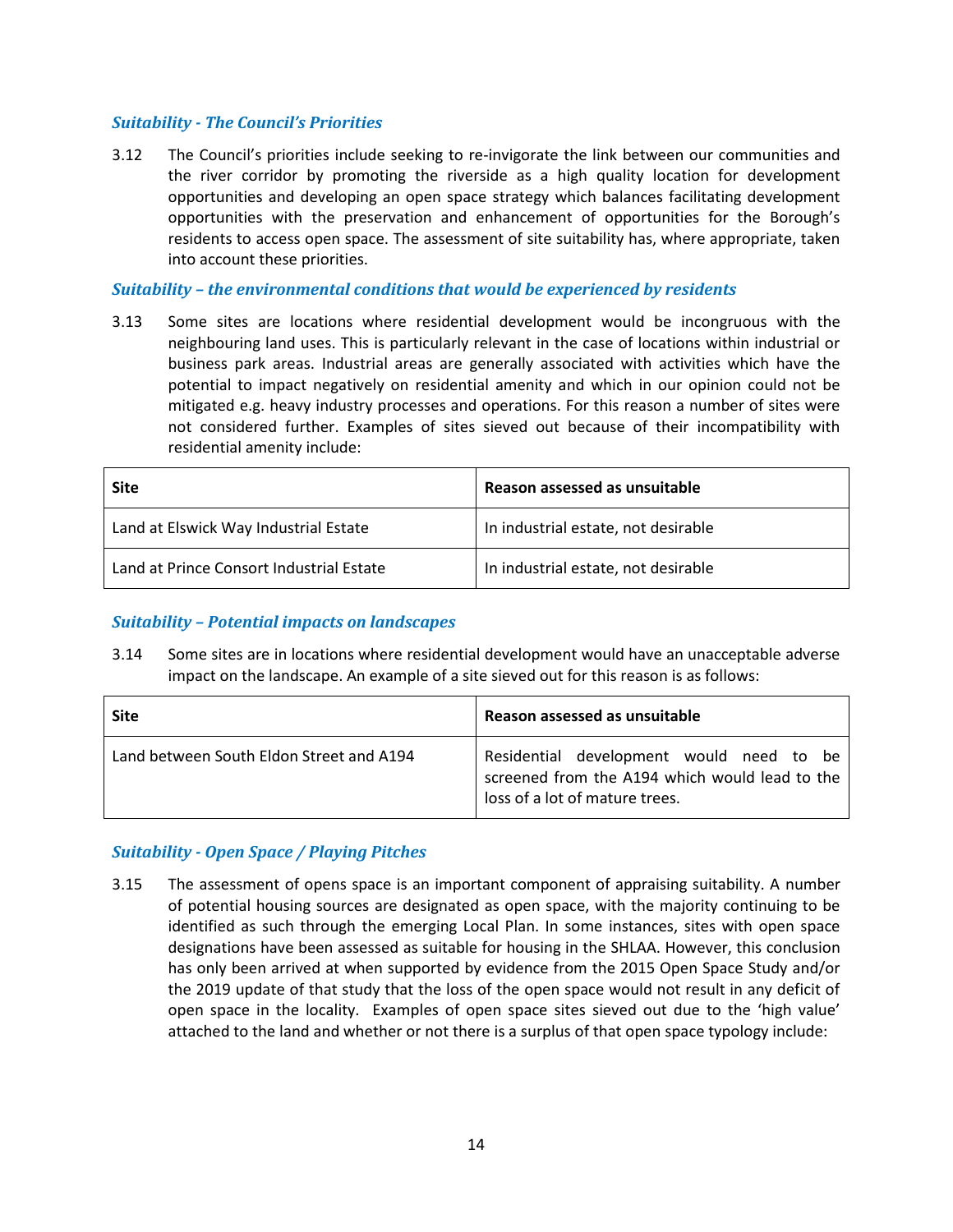| <b>Site</b>                              | Reason assessed as unsuitable                                                                                              |
|------------------------------------------|----------------------------------------------------------------------------------------------------------------------------|
| Grange Park, Boldon                      | Site is a high value open space, currently used as a formal park and its loss<br>would have high impact on local community |
| Open space (Burn Road),<br>South Shields | High quality, high value amenity green space                                                                               |

- 3.16 Nevertheless, some open space sites, clearly including some that are high value, have been allocated for housing development. These are sites that are suitable for housing development in the context of the access to shops, services and facilities that would be experienced by future residents and where their development for housing would not lead to a deficit of open space within the locality. Loss of these sites can be mitigated by improving the quality and accessibility of other existing open space sites or by provision of open space within new housing developments.
- 3.17 A number of potential housing sites are in use as playing pitches. The majority of playing pitch sites have retained this designation in the emerging Local Plan. However, some playing pitch sites have been identified in the emerging Local Plan as housing sites. The Playing Pitch Strategy (2018) states that there is a shortfall of playing pitch provision in the Borough. Sport England are a statutory consultee for the Local Plan and any allocation of playing field land for housing will need to be compensated for by provision of equivalent or higher quality. Examples of sites assessed as unsuitable because of their playing pitch status include:

| <b>Site</b>                                                           | Reason assessed as unsuitable                       |
|-----------------------------------------------------------------------|-----------------------------------------------------|
| Marine Park Primary School playing fields, South Shields              | School playing fields                               |
| Playing fields south of Hedworth Community Association,  <br>Fellgate | Site is sports pitches that are currently in<br>use |

#### *Suitability - Flood Risk*

- 3.18 The NPPF states that all plans should apply a sequential, risk-based approach to the location of development – taking into account the current and future impacts of climate change – so as to avoid, where possible, flood risk to people and property.
- 3.19 The starting point for assessing flood risk was to ensure that all SHLAA sites were appraised in relation to the Environment Agency's existing mapping of flood zones. Flood Zone 3b is a Category 1 designation. Sites with a significant proportion of the site in Flood Zone 3b were removed from the site selection process. This has been balanced with the Council's priority of re-invigorating the river corridor i.e. sites along the river corridor with a significant proportion of the site in Flood Zone 3b but have the potential to make a contribution to delivery of this priority were not removed at this stage.
- 3.20 The flood risk Management consultants undertaking the SFRA were supplied with mapping data for all of the potential development sites that had been identified in the Strategic Land Review. The SFRA uses the Environment Agency's Flood Map for planning version issued in April 2018 to assess fluvial and tidal risk to potential development sites. A number of our potential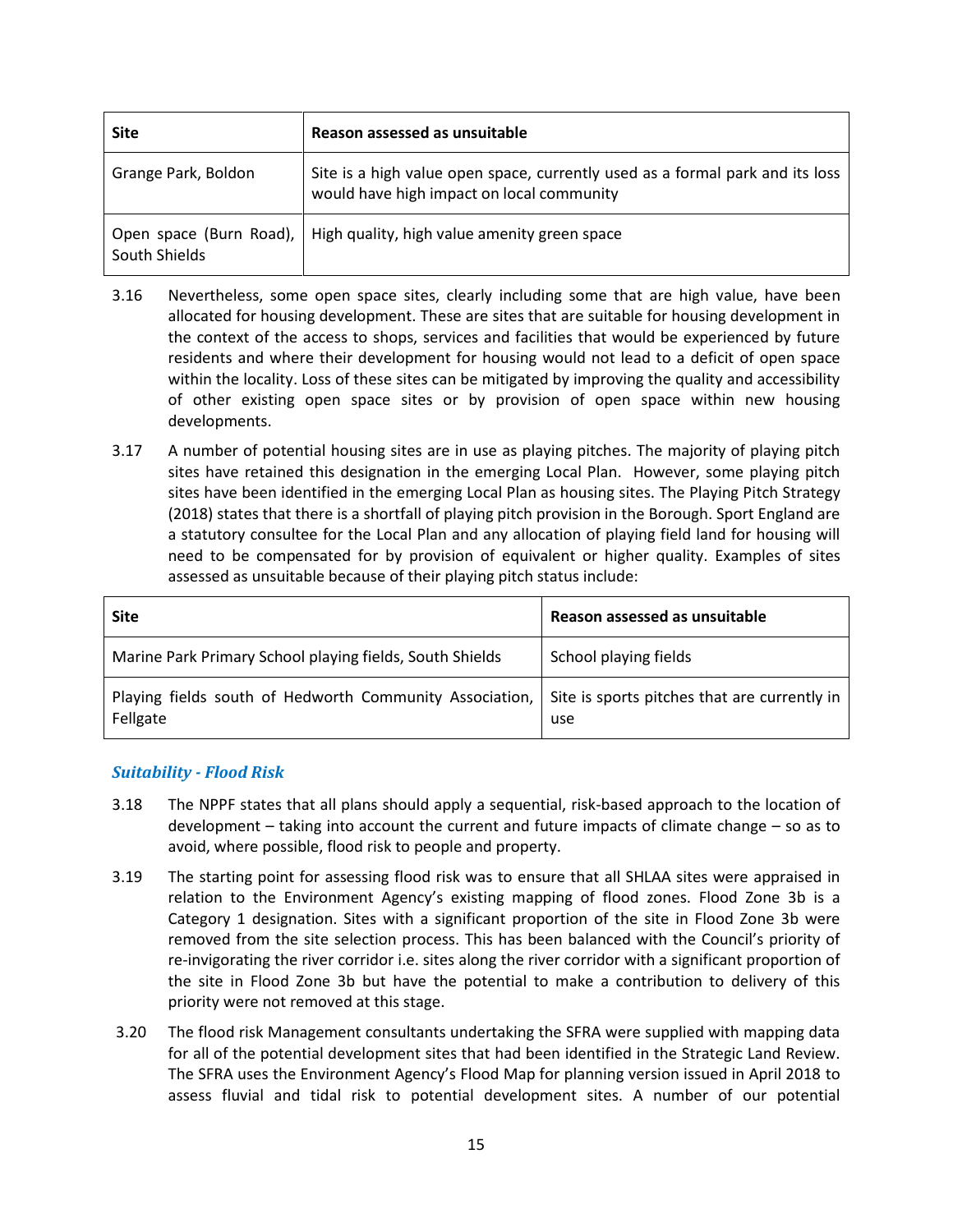development sites were shown to be at varying risk from fluvial/tidal, surface water flooding and residual risk. Development viability assessments based on flood risk are summarised through a number of strategic recommendations within the Level 1 SFRA, which include Recommendation A - 'consider withdrawing the site based on significant level of fluvial or surface water flood risk' and Recommendation B - 'Exception Test required if site passes the Sequential Test'.

- 3.21 A number of sites were subject to Recommendation A. These included the following sites:
	- 1. The former Hawthorne Leslie Shipyard, Hebburn site (assessed for mixed use)
	- 2. The Holborn Middle Dock, South Shields site (assessed for mixed use)
	- 3. Land East of Glencourse, East Boldon (assessed for residential)
	- 4. Land west of Cleadon Lane, Whitburn (also known as the former Charlie Hurley Centre) (assessed for residential)
	- 5. Land beside MH Southern, South Shields (assessed for employment)
	- 6. Land at Cleadon Lane industrial Estate (assessed for mixed use)
	- 7. Land adjacent Lakeside Inn, Fellgate (assessed for residential)
- 3.22 These sites are being assessed by flood risk management consultants through the Level 2 SFRA Site Screening Report (in progress). The allocation of sites needs to be supported by a Sequential Test for Flood Risk and, where appropriate, an Exception Test. The Sequential Test for Flood Risk is currently work in progress. It will identify whether the sites that the Council has allocated in the Pre-Publication Draft Local Plan pass the Sequential Test and whether any need to be subject to the Exception Test.

## *Suitability – Heritage Impact*

3.23 All draft housing allocations were assessed in the Strategic Heritage Impact Assessment. The conclusion for all of the sites was that there would be less than substantial harm, with the exception of the following site. This site was not taken forward in the site allocation process.

| <b>Site</b> | Reason assessed as unsuitable                                                            |  |  |  |
|-------------|------------------------------------------------------------------------------------------|--|--|--|
| Lane        | Land between Downhill Lane and Hylton There would be substantial heritage impact<br>harm |  |  |  |

# **AVAILABILITY**

- 3.24 The SHLAA sets out how sites have been assessed in the context of availability for development. Key points are as follows:
	- Sites have only been assessed as 'available' where there is no known evidence of ownership or legal problems.
	- A site's existing use has also been considered in terms of the timing of its availability. A site in active use is only considered deliverable if there is clear evidence that the existing use will cease operation within the period covered by the Local Plan.
	- Where a site is not currently available and there is no clear evidence that it will become available speedily, it has been assessed as developable i.e. it will be delivered in years 6- 10 or 11-15 of the plan period.
	- For sites in private ownership, Officers been able to draw on information provided through the various 'call for sites' issued through the SHLAA and SLR processes and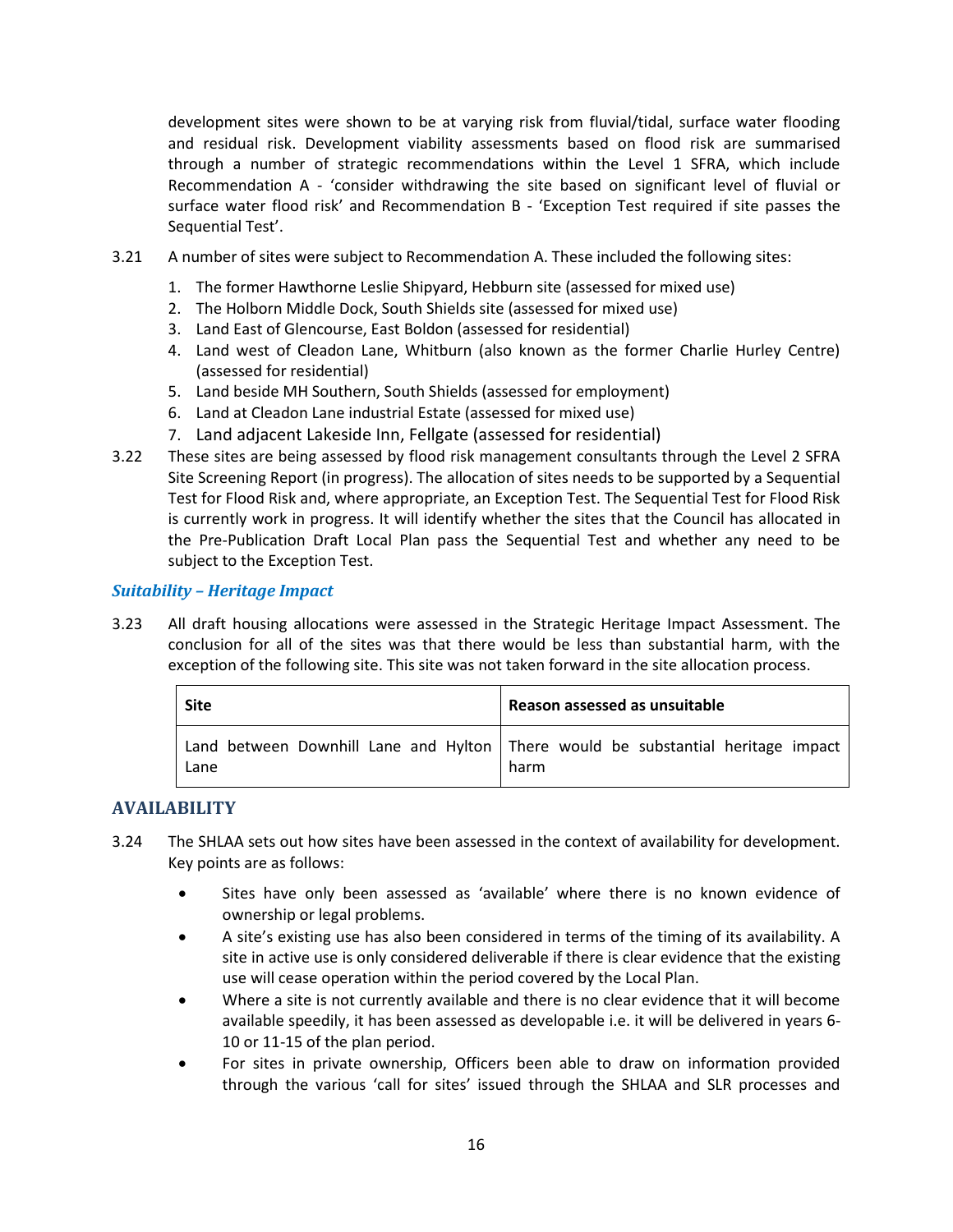discussions with, landowners, consultants and developers. For sites in public ownership, Officers have drawn on discussions with our Property Management and Valuation team.

## *Availability – employment land*

3.25 Included in the SHLAA is a number of sites that form part of the Borough's portfolio of employment land, both occupied and un-developed. The Borough has an employment land requirement and the majority of employment sites are occupied and their retention as employment land is required to meet the employment land requirement. The Employment Land Review has reviewed the Borough's employment land portfolio of available (for employment use) sites.

# **ACHIEVABILITY**

- 3.26 Achievability is a judgement about the economic viability of the site and the capacity of the developer to implement a scheme within a certain time period. If there is a reasonable prospect that the particular type of development site will be developed on the site at a particular point in time, then the site is considered to be achievable. Achievability will be affected by:
	- market factors such as adjacent uses, economic viability of existing, proposed and alternative uses in terms of land values, attractiveness of the locality, level of potential market demand and projected rate of sales (particularly important for larger sites);
	- cost factors including site preparation costs relating to any physical constraints, any exceptional works necessary, relevant planning standards or obligations, prospect of funding or investment to address identified constraints or assist development; and
	- delivery factors including the developer's own phasing, the realistic build-out rates on larger sites (including likely earliest and latest start and completion dates), whether there is a single developer or several developers offering different housing products, and the size and capacity of the developer.

#### **STEP 5 – DETERMINING THE NEED TO RELEASE LAND FROM THE GREEN BELT**

- 3.27 Following the assessment of all housing sites, the development potential of non-Green Belt housing sites was collected to produce an indicative housing trajectory. This showed a potential realistic capacity of 3,056 units over the plan period from non-Green Belt sites against a residual need of 4,936 units. Through the SHLAA and the *Stage One Green Belt Review: Exceptional Circumstances* Report we were able to conclude that that there is an acute shortfall of housing when relying on non-Green Belt sources.
- 3.28 The NPPF states that before concluding that exceptional circumstances exist to justify changes to Green Belt boundaries, the strategic policy-making authority should be able to demonstrate that it has examined fully all other reasonable options for meeting its identified need for development. Integral to this is whether the strategy:
	- a) Makes as much use as possible of suitable brownfield sites and under-utilised land;
	- b) Optimises the density of development, including whether policies promote a significant uplift in minimum density standards in town and city centres and other locations wellserved by public transport; and
	- c) Has been informed by discussions with neighbouring authorities about whether they could accommodate some of the identified need for development, as demonstrated through the statement of common ground.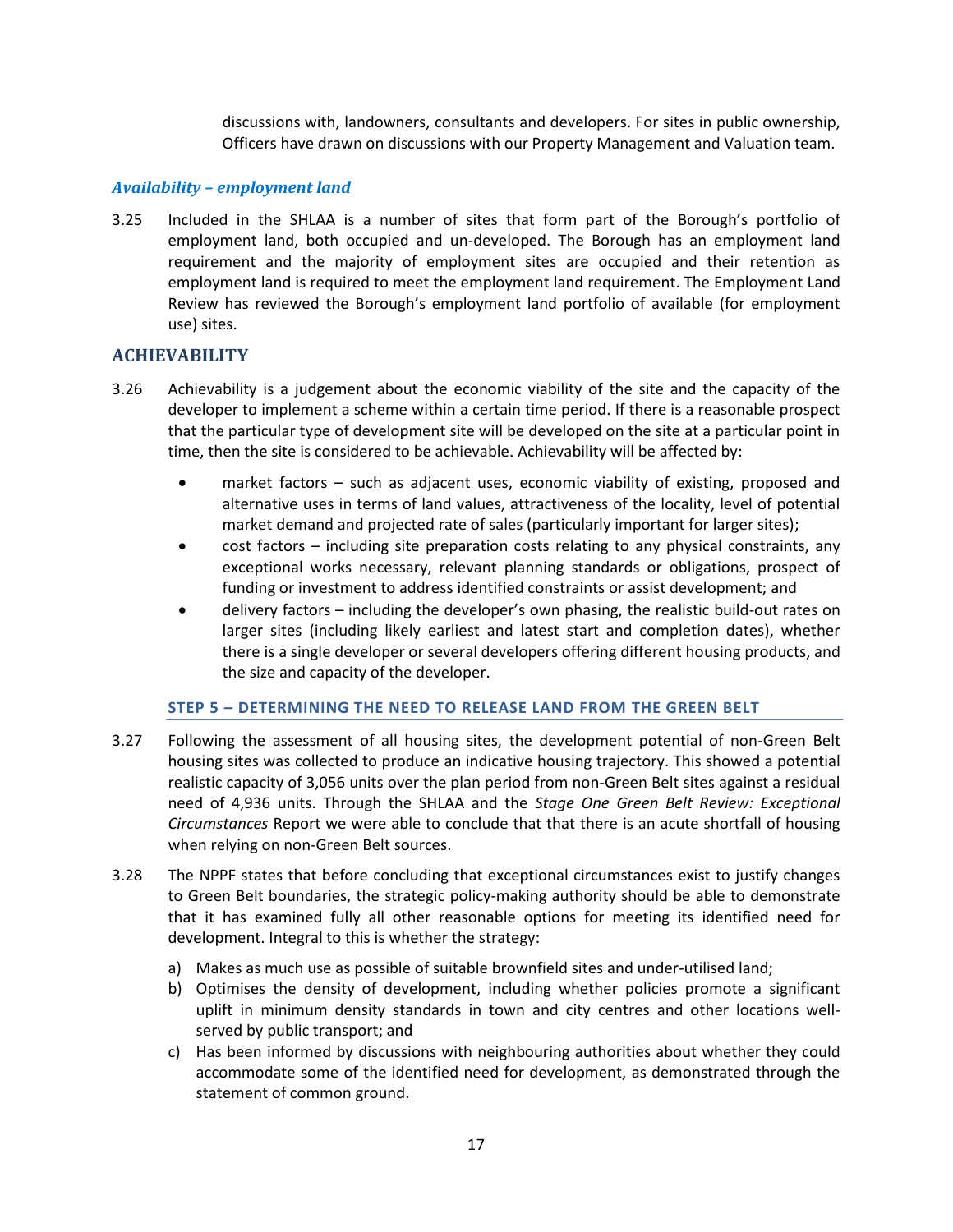- 3.29 The SHLAA trajectory included suitable brownfield sites and sites which would make use of under-utilised land.
- 3.30 The South Tyneside Density Assessment Report indicates that higher densities have been achieved across the Borough than those set out in the Adopted Core Strategy and sets out recommendations for encouraging higher densities in the new Local Plan. Based on the recommendations in the Density Assessment Report, the increased density thresholds were used to estimate site capacity in the SHLAA where there was no better information available. If other information on potential site capacities was available, such as information from the site's promotor or from planning permissions, this information was used rather than the standard density calculation.
- 3.31 Formal approaches were made to Sunderland City Council (August 2018), North Tyneside Council (July 2018) and Gateshead Council (December 2018) respectively to as to the degree to which each of our adjoining authorities were able to accommodate some of our housing need. As detailed in the Statement of Common Ground, all three authorities confirmed that they would be unable to provide for some of our need.
- 3.32 The *Stage One Green Belt Review: Exceptional Circumstances* Report (2019) fully details the steps that were taken which clearly evidence why exceptional circumstances exist in the context of a strategic need to release land from the Green Belt. Demonstrating a strategic need to release land from the Green Belt for development purposes is not itself sufficient to justify the release of individual sites. The *Stage Two Green Belt Review: Site Assessments* (2019) assessed individual parcels of land in the Green Belt against the five purposes of Green Belt. The review was comprehensive i.e. parcels were assessed irrespective of their suitability for development in relation to other planning considerations such as proximity to services. The assessment also considered for each parcel whether harm to the Green Belt could be minimised if it were released for development. The *Stage Three Green Belt Review: Site Selection* (2019) details the sites that the emerging Local Plan proposes to allocate for which Green Belt deletions are required. For each individual site, the assessment draws to a conclusion showing why we consider that exceptional circumstances has been demonstrated on a site-specific basis.

#### **STEP 6 – REVIEWING THE ACHIEVEMENT OF A 5 YEAR HOUSING LAND SUPPLY**

3.33 Importantly, the housing trajectory review factored in not only the total quantity of housing that could be delivered over the plan period, but the specific requirement in the NPPF to demonstrate a 5 year housing land supply for the first 5 years of the Local Plan period. This reinforces the need to make Green Belt deletions and for doing so in relation to sites that are demonstrably capable of delivering housing units in the first 5 years.

#### **STEP 7 – REVIEWING THE DELIVERABLE AND DEVELOPABLE SITES**

- 3.34 The site allocation process has run in parallel with the development of the spatial strategy. Having identified the need to amend Green Belt boundaries, the Sustainability Appraisal (2019) concluded that the most appropriate strategy is one of incremental increases to the existing villages rather than a single very large Green Belt deletion.
- 3.35 It is very important to ensure firmly beyond any reasonable doubt that the strategic sites which were being considered for allocation are deliverable. We used the SHLAA 'call for sites' (February 2019) to confirm and re-confirm the following:-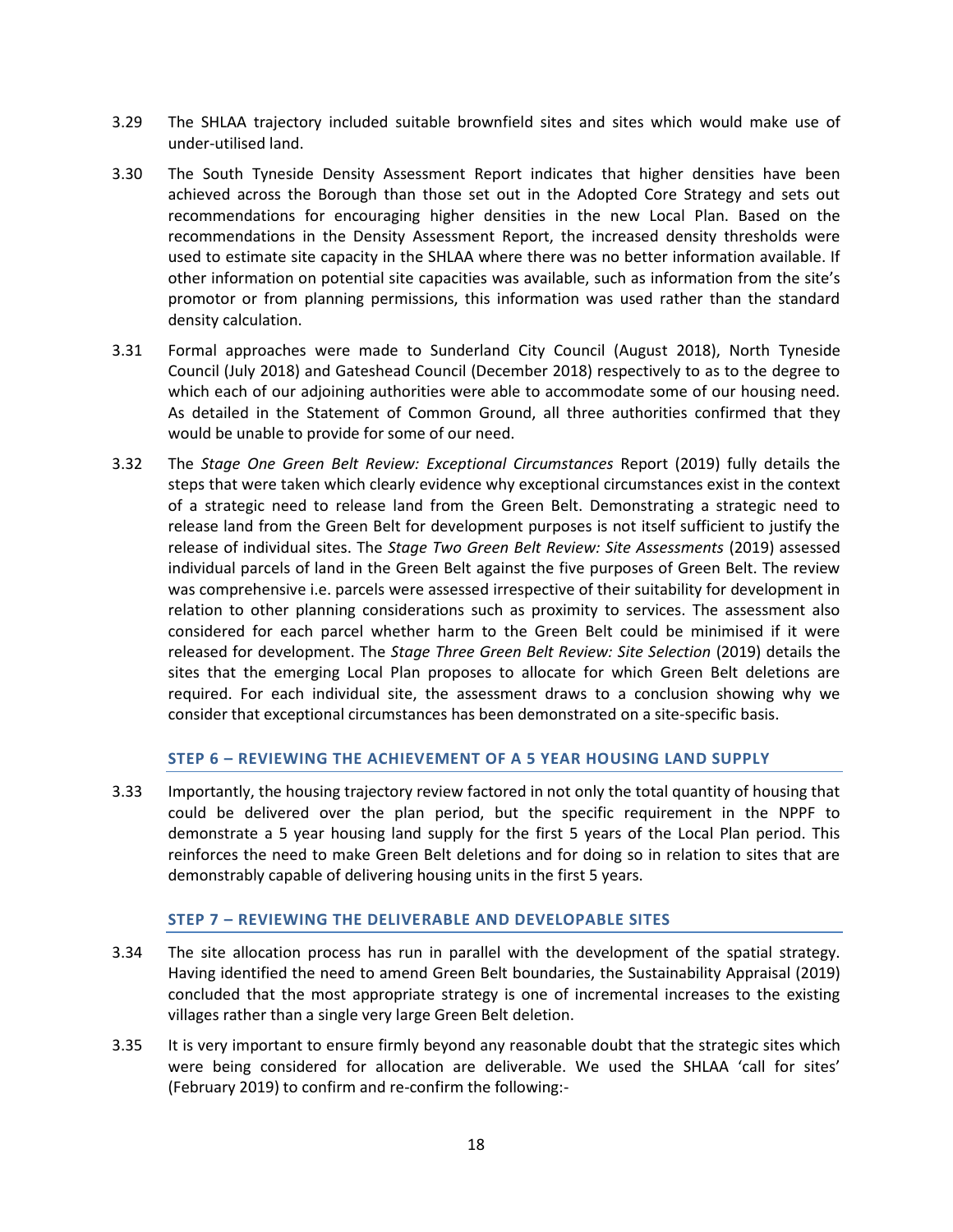- There is developer interest and a willing owner and that the developer will be able to deliver the draft policy requirements for the site.
- The development capacity of the site.
- A realistic projection for the delivery of housing units on the site.

#### **SUMMARY**

- 3.36 The Housing Site Selection Process section of this Topic Paper has shown how our evidence base work has guided the process including the sieving out of sites. Appendix 2 to this Topic Paper provides an overview of the assessment of sites that have been sieved out. We have also drawn on our extensive evidence base to inform the 'key considerations' set out in the Policy H3 - *Housing Allocations and Commitments* in the emerging Local Plan. This identifies the key considerations for developers where mitigation would be required because of potential impacts from development identified in our evidence base. Appendix 1 to this Topic Paper provides an overview of the assessment of the sites that are proposed to be allocated in the emerging Local Plan.
- 3.37 This section of this Topic Paper has also provided an overview of how we arrived at the conclusion that exceptional circumstances exist in the context of a strategic need to amend Green Belt boundaries and also of how we consider that exceptional circumstances has been demonstrated on a site-specific basis for the individual sites we propose to allocate which require Green Belt deletions.
- 3.38 The context for this is provided by our preferred spatial strategy (Sustainable Urban Area Growth and dispersed Green Belt releases) which section 1 of this Topic Paper provided an overview of.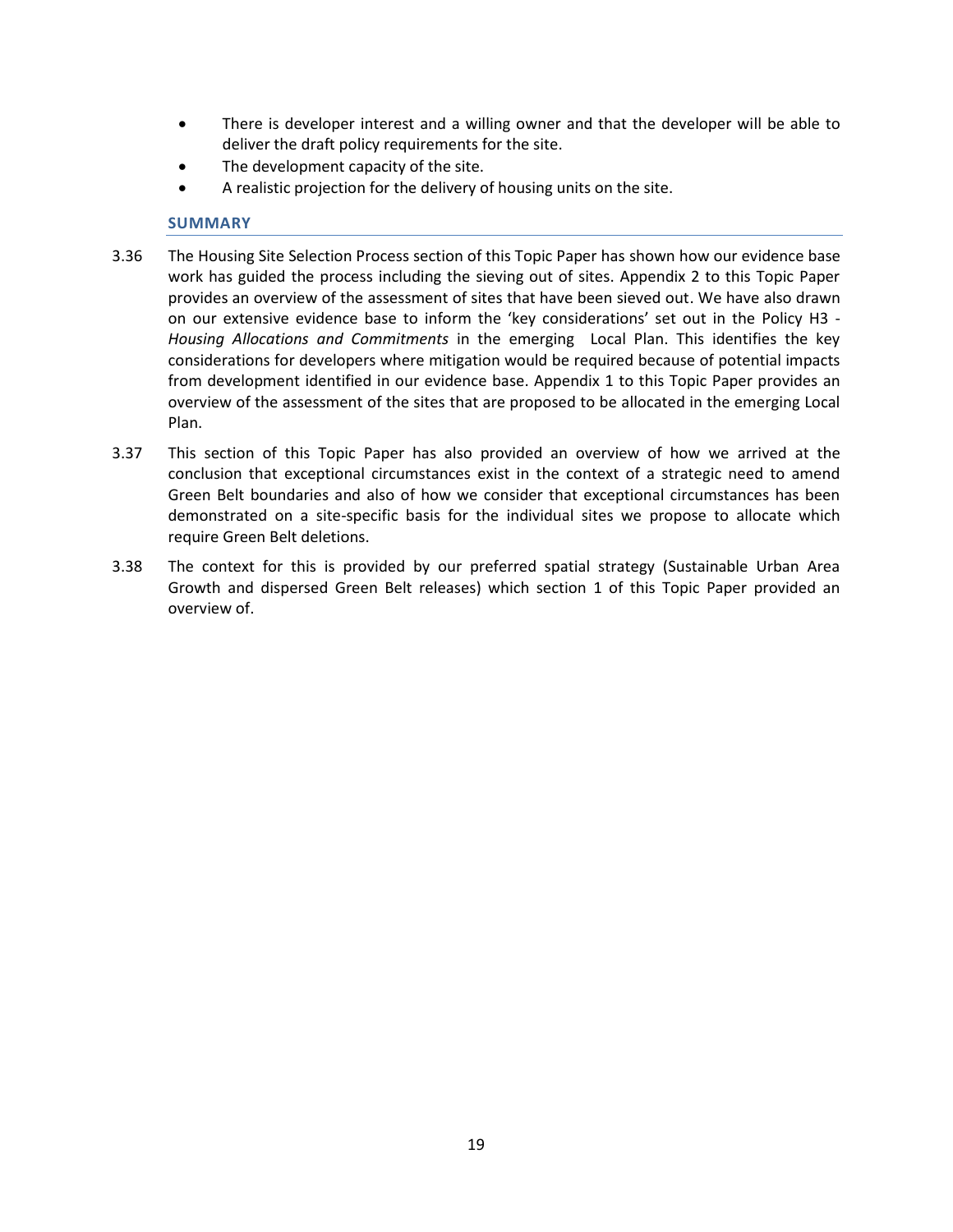# **4. THE EMPLOYMENT SITE SELECTION PROCESS**

#### **INTRODUCTION**

4.1 The purpose of this section of this paper is to set out the context for the employment sites that are proposed to be allocated in the Pre-Publication Draft Local Plan. It should be read alongside the Employment Land Review.

#### **POLICY CONTEXT**

4.2 The NPPF states that *'planning policies should set out a clear economic vision and strategy which positively and proactively encourages economic growth …*' The National Planning Practice Guidance sets out that there should be an assessment of the suitability, availability and achievability in an employment context to support this.

#### **BACKGROUND**

4.3 To inform the emerging Local Plan, the Employment Land Review (ELR) (2019) differentiates general employment land from specialist (port and marine access) employment land. It developed the three 3 growth scenarios (Baseline Labour Demand, Policy-On Labour Demand and Past Completions) which translate into different land requirement options. The Council's preferred options are stated in Table 1 below:

| Table 1: The Council's preferred scenarios for employment land supply |                               |                     |                                               |  |  |
|-----------------------------------------------------------------------|-------------------------------|---------------------|-----------------------------------------------|--|--|
| Land typology                                                         | <b>Preferred Scenario</b>     | Land<br>Requirement | <b>Existing</b><br>Available<br><b>Supply</b> |  |  |
| General<br>Employment<br>Land                                         | Policy-On<br>Labour<br>Demand | 30.76 ha            | 13.26 ha                                      |  |  |
| Port and Marine Land                                                  | Past Completions (net)        | 22.09 ha            | 40.47 ha                                      |  |  |

4.4 Table 2 overleaf shows that whilst there is an overprovision of port and marine land, there remains a strategic shortfall (17.5ha) of general employment land.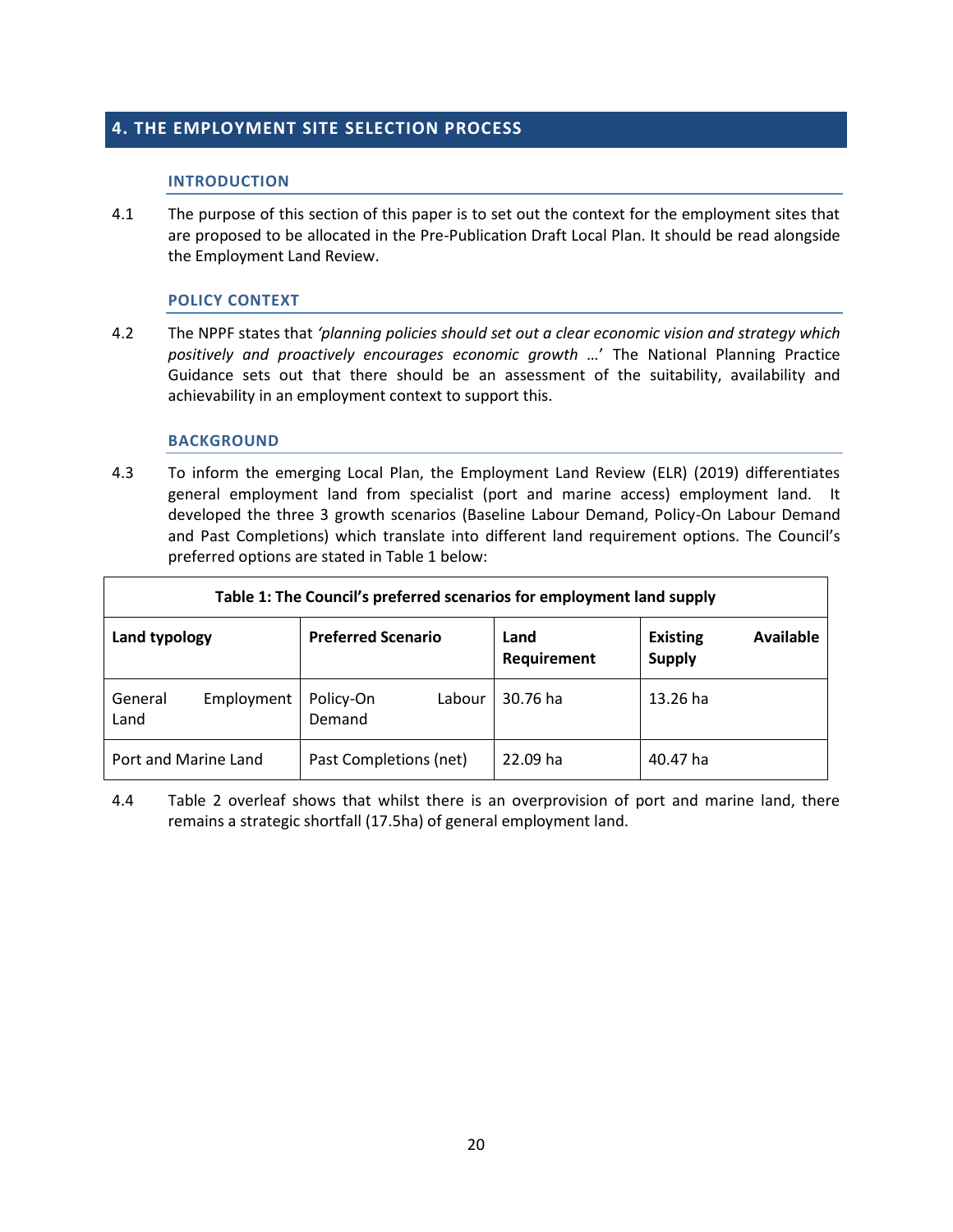| <b>Table 2: Employment Land Review Findings</b> |                          |  |  |
|-------------------------------------------------|--------------------------|--|--|
| Port and Marine Land                            | Need / Supply (Hectares) |  |  |
| Recommended Port & Marine Land Requirements     | 22.09                    |  |  |
| <b>Existing Available Supply</b>                | 40.47                    |  |  |
| Under or Over Provision                         | +18.38                   |  |  |
| <b>General Employment Land</b>                  | Need / Supply            |  |  |
| Recommended General Employment Land Requirement | 30.76                    |  |  |
| Existing available land supply                  | 13.26                    |  |  |
| Under or Overprovision                          | $-17.5$                  |  |  |

#### **BASELINE**

4.5 The ELR was undertaken by Lichfields in association with Lambert Smith Hampton (LSH). The work on the supply of employment land was by LSH. The starting point for the LSH assessment was the Borough's existing portfolio of employment land (the majority of which is identified as employment land on the Proposals Map for the Adopted Site Allocations Development Plan Document (2012)). The Council supplied maps to show this search area. Also forming part of the LSH assessment were those sites promoted by landowners / agents as being suitable for allocation for economic development. This entire category of sites is in the Green Belt.

#### **SEARCH PARAMETERS**

- 4.6 Within the baseline of existing employment land LSH, identified a broad range of sites with potential for economic development. These include:
	- Vacant sites currently allocated for employment use;
	- Vacant sites formerly in employment use;
	- Vacant land in areas identified by the Council for mixed-use development that could include an employment component;
	- Expansion land held by business;
	- Employment premises that are at, or nearing, functional obsolescence; and
	- Land and buildings in alternative uses that may have potential for economic development.

#### **SITE ASSESSMENT CATEGORISATION AND CRITERIA**

- 4.7 In order to ensure consistency with the Council's approach to employment land, sites were grouped under the following headings:
	- General employment sites
	- Specialist employment sites Port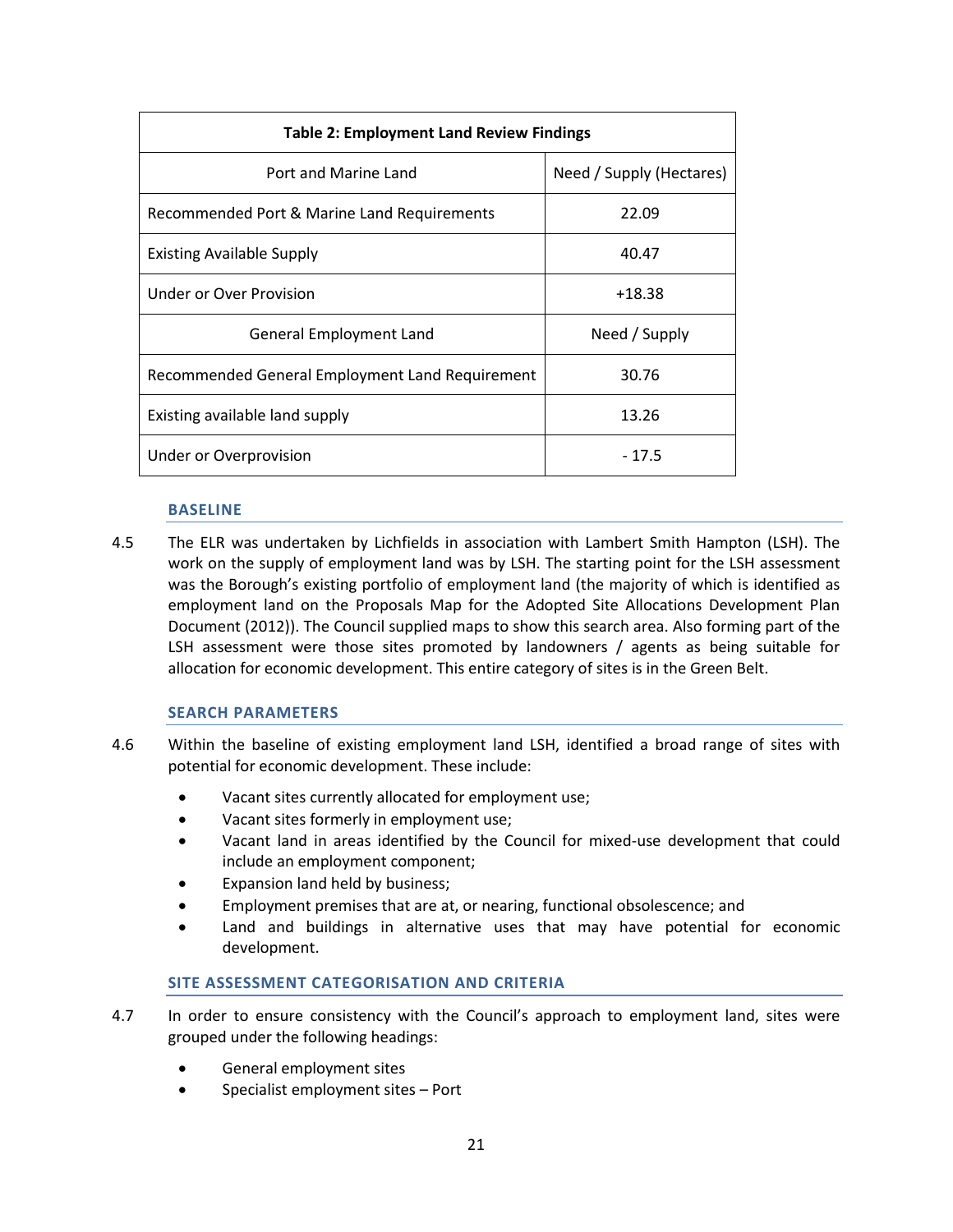- Specialist employment sites River Frontage
- Specialist employment sites Advanced Manufacturing
- Mixed use sites
- Potential employment sites
- 4.8 LSH grouped their site assessment criteria under two broad headings market assessment criteria and sustainability criteria.

#### *Market Assessment Criteria*

- Access to Strategic Highway Network
- Site Characteristics & Physical Constraints
- Infrastructure
- Market attractiveness
- Barriers to Development
- Ownership Factors

## *Sustainability Assessment Criteria*

- Local Road Access
- **•** Proximity to Urban Areas
- Compatibility of Adjoining Uses
- Planning Sustainability
- Sequential Status
- 4.9 Sites were scored from 1 to 5 (5 being the highest score) depending on how they performed against these criteria. LSH also provided comments for each site and a recommendation to the Council regarding its potential allocation in the emerging Local Plan.

#### **SITE SELECTION**

4.10 The LSH assessment provided a robust evidential baseline. However, it has been for the Council to determine the sites that are proposed to be allocated in the emerging Local Plan.

#### *Port and Marine sites*

- 4.11 Table 2 identifies an 'over-provision' of 18.38 ha for port and marine land in relation to the Council's preferred scenario. The available supply of port and marine land is largely determined by the site location characteristics that are inherent to the sector. The Level 2 Strategic Flood Risk Assessment Site Screening Report includes the following site:
	- Land beside MH Southern, South Shields (assessed for employment)
- 4.12 The recommendation for this site was 'Due to the extents of both tidal risk and surface water flooding to the site, we recommend this site be removed from development allocation if land raising cannot be used and surface risk be managed'.
- 4.13 This site has been included in the allocations for general employment land in the Pre-Publication Draft Local Plan. The Sequential Test for flood risk is currently work in progress.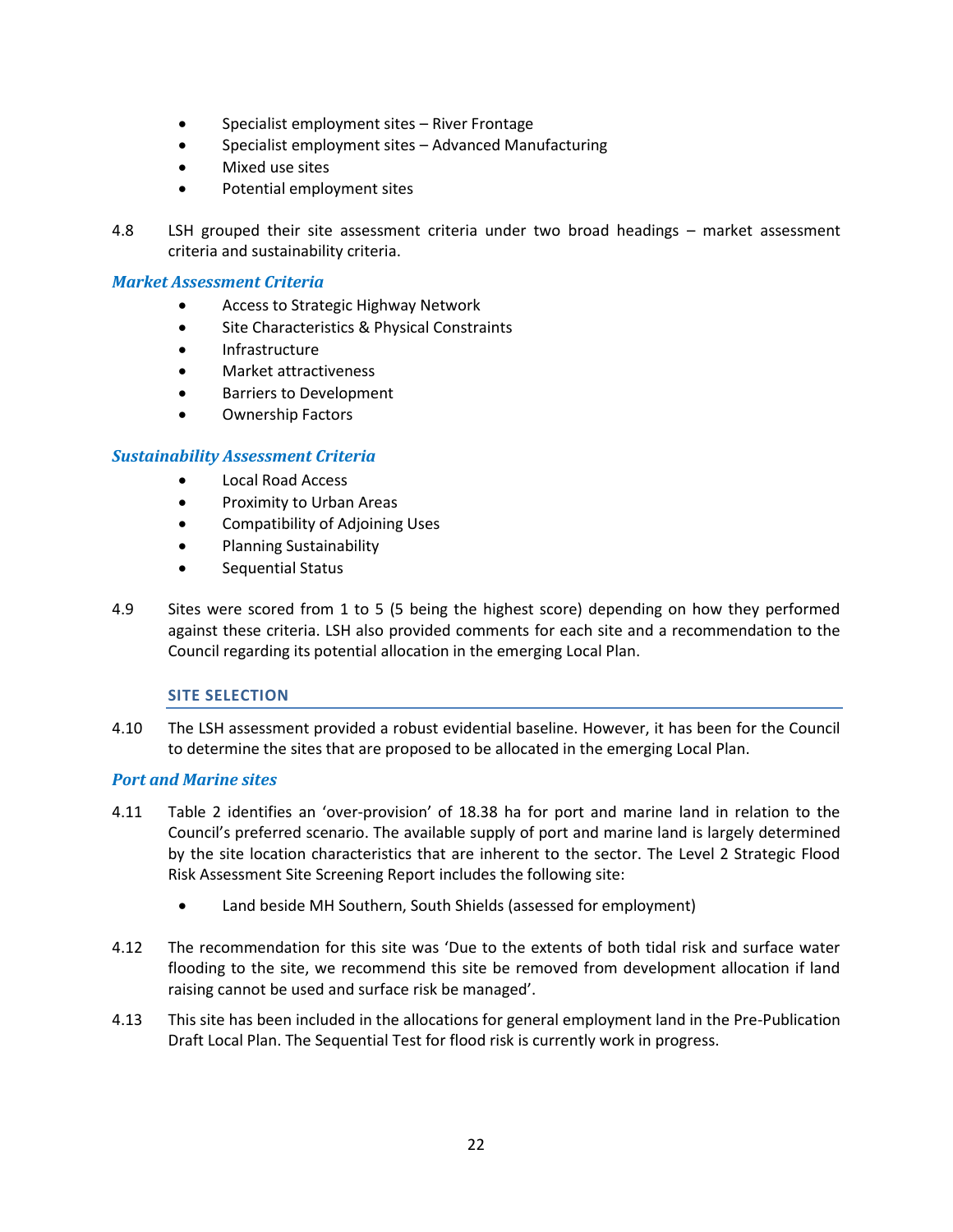#### *General Employment sites*

4.14 Table 2 also shows that there is a deficit of 17.5 ha in relation to the Council's preferred scenario (Policy-On Demand) for general employment land. Therefore we have had to consider potential new sites for allocation for general employment land. We have decided that a larger, single site release would be more appropriate than several smaller employment sites, in order to meet the size demands for employment sites. A multiple site release was considered to be less attractive to the market and likely to result in poor attractiveness. We have therefore considered strategic employment land options to address this deficit. As detailed through in the South Tyneside Interim Sustainability Appraisal (2019), the following strategic spatial options have been considered with regard to providing employment land in the draft Local Plan.

#### **Table 3: General Employment Strategic Spatial Options – Reason for Inclusion**

| Option 1:<br>land in<br>Employment<br>Urban<br>areas only $-$ i.e. no Green Belt<br>Option | To demonstrate the implications of allocating an additional 17.5ha of<br>employment land within the Main Urban Area to avoid development<br>within the Green Belt. |
|--------------------------------------------------------------------------------------------|--------------------------------------------------------------------------------------------------------------------------------------------------------------------|
| Option 2:<br>Neighbouring authorities taking<br>our need                                   | In-line with the NPPF, this option should be considered by the Local<br>Authority, prior to considering the Green Belt for development.                            |
| Option 3:<br>Employment<br><b>Strategic</b><br>Green<br><b>Belt release</b>                | To consider the impacts of accommodating a strategic employment<br>site within the Green Belt to address the preferred option deficit.                             |

- 4.15 Option 1 is not deliverable because, as demonstrated through the ELR, the Borough does not have sufficient available employment land in urban areas to meet the identified need. Option 2 is not deliverable because, as documented in the South Tyneside Duty to Co-operate Statement (2019), we have approached neighbouring local authorities regarding our need but they have responded that they are unable to meet our need.
- 4.16 Option 3 requires the test of exceptional circumstances to be met. The South Tyneside *Stage One Green Belt Review: Exceptional Circumstances* (July 2019) demonstrated that exceptional circumstances exist in the context of a strategic need to release land in the Green Belt for employment purposes.
- 4.17 The test of exceptional circumstances would have to be demonstrably met in order to justify a Green Belt deletion. We consider that, given the scale of the deficit, and the importance attached by the Council to economic growth and the broader regional agenda that this reflects as demonstrated through the North East Strategic Economic Plan, this test can potentially be met. We have therefore assessed the impact that the development of potential sites would have on the five purposes of Green Belt though the Green Belt Review. The sites performed as shown in Table 4. Our preferred option is the Wardley Colliery site and this is included as an allocation in the emerging Local Plan. The South Tyneside Green Belt Review Stage provides a detailed assessment as to how we consider this site has met the site-specific test of exceptional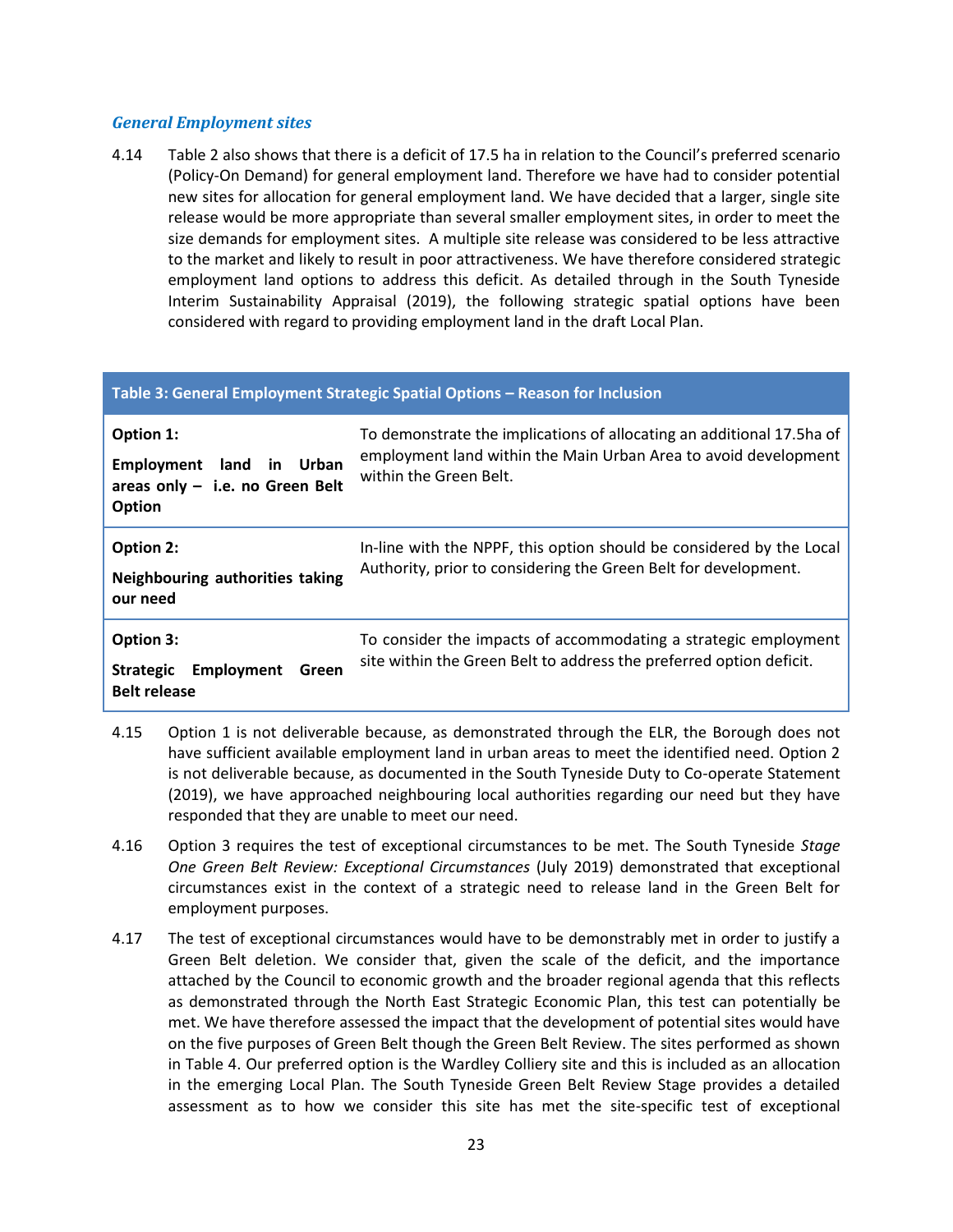circumstances. Appendix 2 to the South Tyneside Site Selection Paper sets out why sites have been discounted and includes the two discounted sites in Table 4 (Land Opposite Monkton South Business Park, Hebburn (SLR Ref FG16a) and Land North West of Testo's Roundabout (SLR Ref FG18).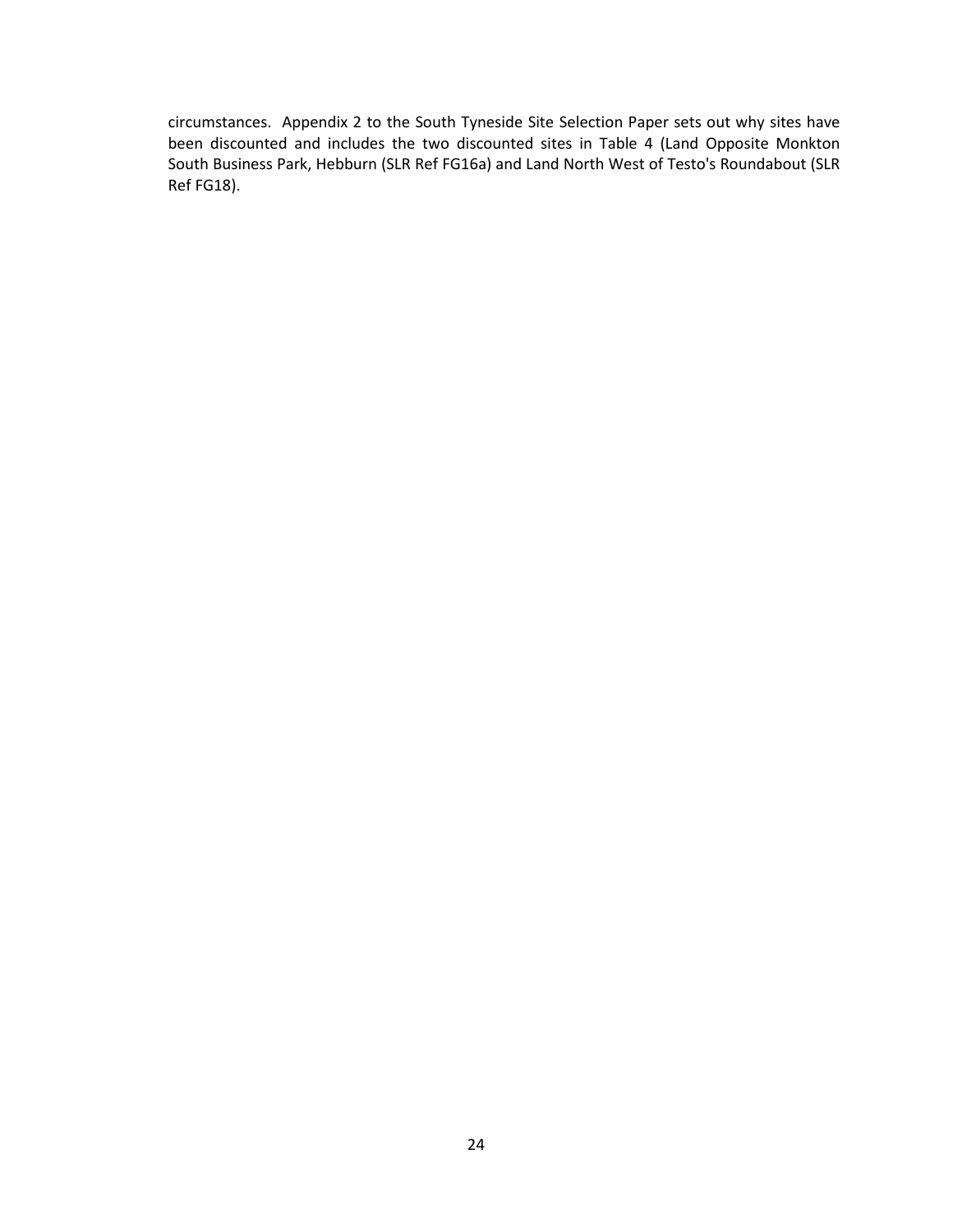| <b>Site address</b>                                                 | <b>LSH</b><br>Ref | <b>SLR</b><br>Ref | <b>Size</b> | Lambert<br>Smith<br>Hampton<br>recommendation                                                                                                                     | <b>Council assessment</b>                                                                                                                                                                                                                                                                                                                                                                                                                 | Green Belt (GB) Review (It should be noted<br>that the GB Review does not consider the<br>allocation of sites. It assesses the impact that<br>potential development would have on the<br>purposes of the Green Belt)                                                                                                                                              |
|---------------------------------------------------------------------|-------------------|-------------------|-------------|-------------------------------------------------------------------------------------------------------------------------------------------------------------------|-------------------------------------------------------------------------------------------------------------------------------------------------------------------------------------------------------------------------------------------------------------------------------------------------------------------------------------------------------------------------------------------------------------------------------------------|-------------------------------------------------------------------------------------------------------------------------------------------------------------------------------------------------------------------------------------------------------------------------------------------------------------------------------------------------------------------|
| Opposite<br>Monkton<br>South<br><b>Business</b><br>Park,<br>Hebburn | P <sub>3</sub>    | FG16a             | 9.66        | Council to consider<br>allocating<br>for<br>employment                                                                                                            | It is not well related to existing development<br>and note that the GB Review states<br>development would cause 'significant adverse<br>effects'. Although this relates to FG17h,<br>FG16a would still have a detrimental impact<br>on the purposes of the GB as it is part of a<br>landscape area which is predominantly open<br>with long range views, part of a wildlife<br>corridor, extends into an area which is open<br>and green. | The site is part of a much larger parcel in the<br>GB Review (FG17h). The GB Review for FG17h<br>states that its development would cause<br>'significant adverse effects' and the area<br>represents a key strategic gap between South<br>Tyneside and Gateshead which must be<br>protected.                                                                      |
| Wardley<br>Colliery,<br>Follingsby<br>Lane,<br>Wardley              | P4                | <b>FG22</b>       | 16.5        | Council to consider<br>allocating<br>for<br>employment                                                                                                            | A well screened brownfield site in an<br>industrial<br>landscape<br>providing<br>limited<br>contribution to openness of the Green Belt. It<br>is also well located in relation to the strategic<br>highway network. Promoted by Harworth<br>Estates for allocation. Strong candidate for<br>allocation.                                                                                                                                   | The GB Review relates only to parcel FG22d.<br>This assessment relates to a parcel of land that<br>has its own distinct character and has been the<br>subject of site promotion. In summary, the<br>scale of outward growth could be regulated as<br>a result of established durable features, thus<br>restricting sprawl and preventing further<br>encroachment. |
| North West<br>Testo's<br>οf<br>Roundabout                           | <b>P5</b>         | <b>FG18</b>       | 25.80       | A very large site with<br>substantial<br>infrastructure costs.<br>Council to consider<br>whether<br>it<br>is<br>premature<br>to<br>allocate<br>for<br>employment. | Agree with LSH recommendation and note<br>that GB Review assesses 'adverse impact' for<br>part of the site. Not promoted for<br>employment and Highways England have<br>confirmed access could not be taken direct<br>from the A184 or a reconfigured Testos<br>Roundabout. Infrastructure costs mean that it<br>is unlikely to be viable.                                                                                                | The GB Review combines two SLR sites as<br>FG18c. It states that the remaining Green Belt<br>will continue to function as currently in its<br>purposes. However, there is a risk that the new<br>Green Belt boundary would not provide a firm<br>and distinct edge to the settlement, and would<br>not help in preventing further sprawl going<br>forward.        |

# **Table 4: Assessment of Potential Employment Sites**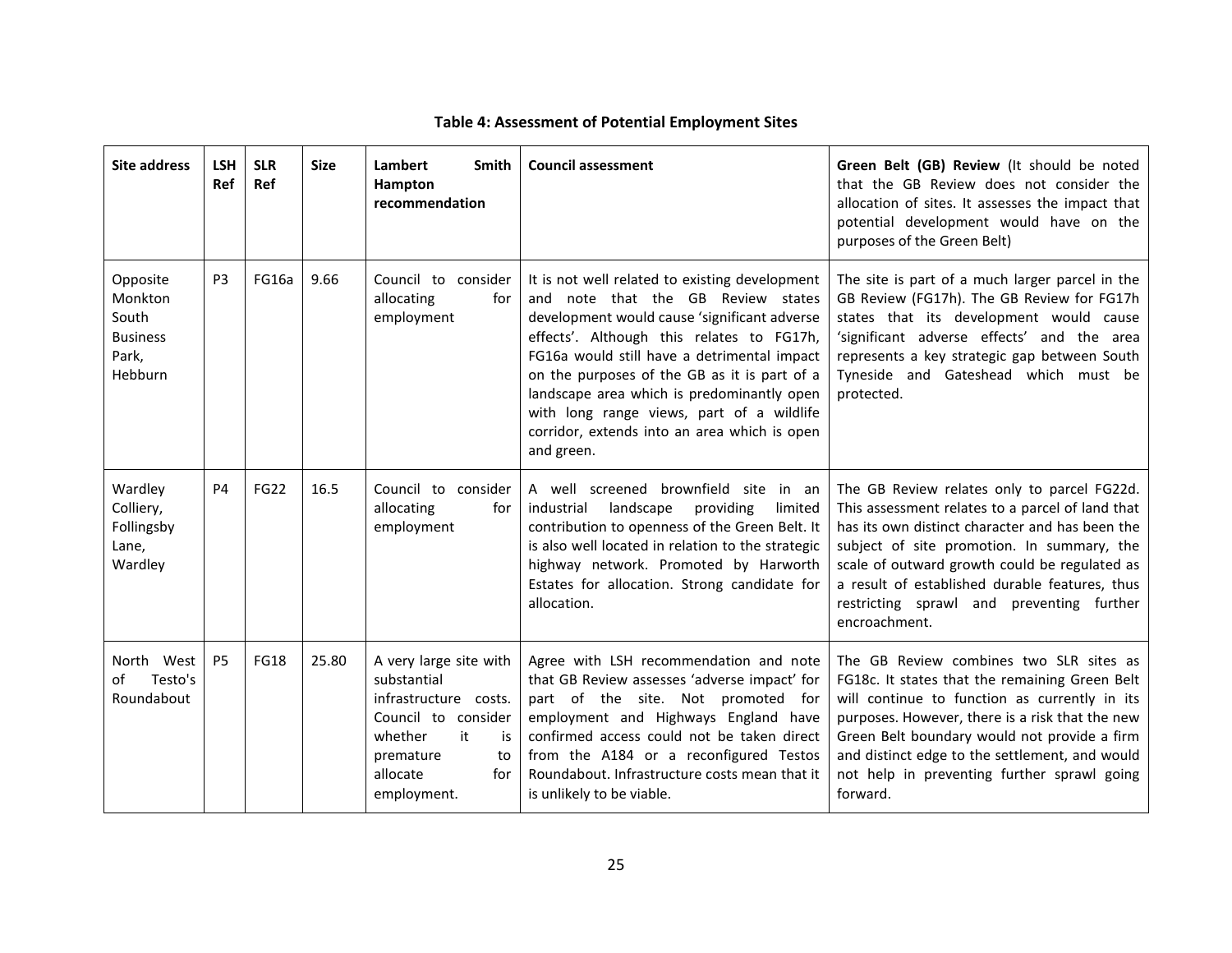4.18 We consider that the only realistic potentially deliverable option is the Wardley Colliery site. However, this is notwithstanding that the Wardley Colliery site includes a Local Wildlife Site and that allocating the site would have to satisfy the NPPF's biodiversity policies. The policy in the emerging Local Plan needs to ensure that the allocation of land for economic development at this location is consistent with the need to protect, enhance and manage the Wardley Colliery Local Wildlife Site. The South Tyneside *Stage Three Green Belt Review*: Exceptional Circumstances (July 2019) sets out how we have assessed and justified making detailed boundary amendments to the Green Belt for this emerging Local Plan including for the Wardley Colliery site.

#### **SUMMARY**

4.19 The Employment Site Selection Process section of this paper has shown how evidence base work has guided the process of determining the need and selecting the sites. The principal baseline for this has been the Employment Land Review. This has mainly consisted of identifying available land existing employment areas that is considered to be available and deliverable and comparing the total to the requirement identified in the ELR. We have concurred with the separation of employment land in the ELR between general employment land and port and marine land. The total land available for general employment is significantly lower than the identified requirement. We have therefore assessed potential sites of sufficient scale which has meant considering a Green Belt deletion. The Green Belt Review has informed this stage of the site selection work. The allocation of 16.5 hectares at Wardley Colliery is considered to be the most appropriate option.

4.20 It is important that the two processes are co-ordinated and they have been run in parallel with each other. As previously detailed, we have had to balance competing demands for a finite supply of land. The Officers leading on the SHLAA have cross-referenced their assessments to the ELR. The Pre-Publication Draft Local Plan proposes the allocation of Ashworth Fraser Industrial Estate for residential development and Cleadon Industrial Estate for residential-led mixed-use development. It is important to protect our employment land portfolio, particularly given the overall deficit of general employment land identified in the ELR. However, we have had to balance this against an assessment of the viability of these two estates for economic development purposes and the need to ensure that we meet our identified housing requirement.

#### RELATIONSHIP TO NEIGHBOURHOOD DEVELOPMENT PLANS

4.21 The Whitburn and East Boldon Neighbourhood Forums are in both in the process of producing a Neighbourhood Development Plan for their respective Forum Areas. We have liaised with both Forums and neither is intending to allocate housing or employment sites as part of their respective plan-making processes. The Pre-Publication Draft Local Plan proposes the allocation of housing sites in both Forum Areas. It is anticipated therefore that both Forums will have comments to make in response to the consultation on the Pre-Publication Draft Local Plan.

4.22 The Pre-Publication Draft Local Plan, together with the Sustainability Appraisal, has been reported to the South Tyneside Council Cabinet committee meeting of  $7<sup>th</sup>$  August 2019 and